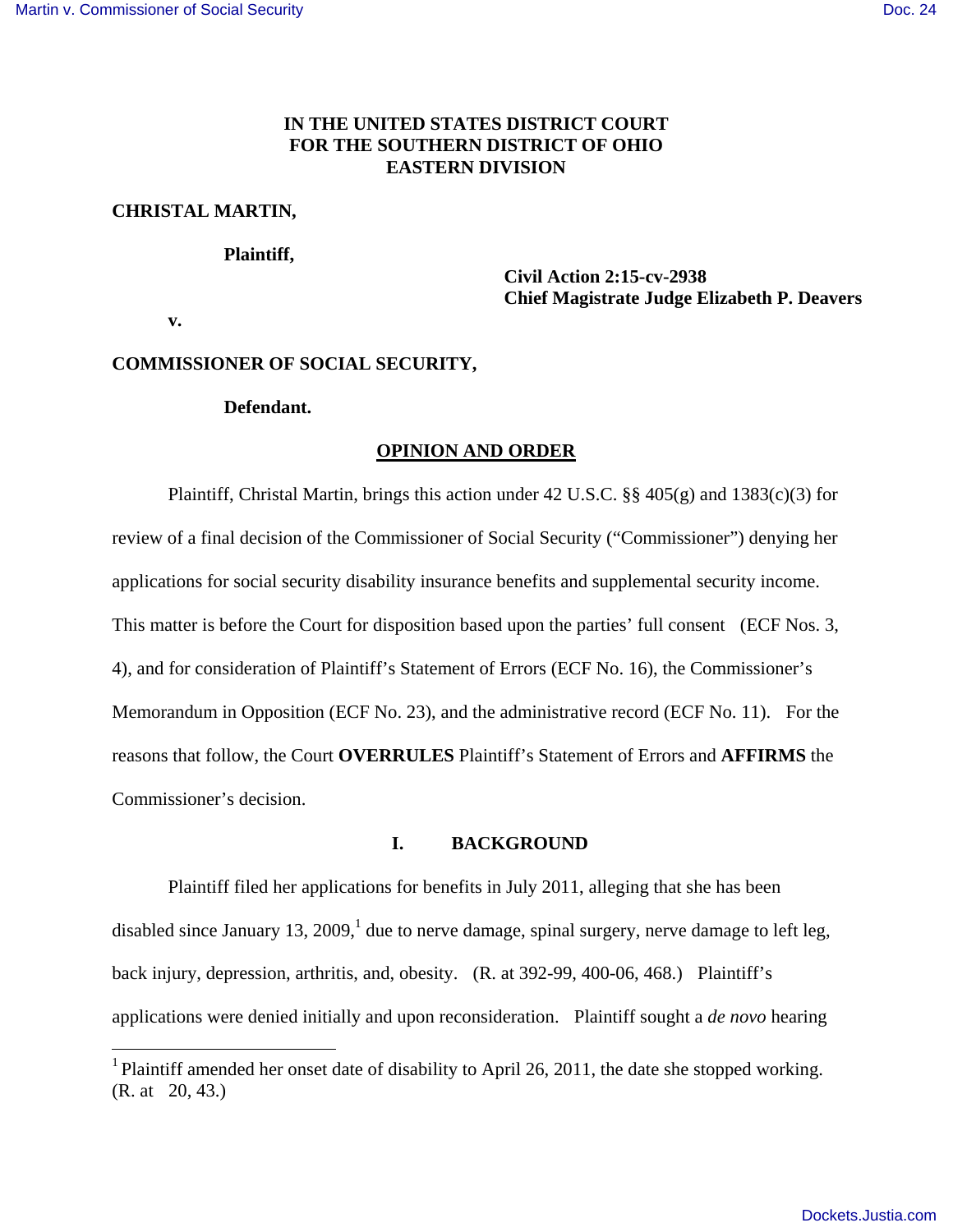before an administrative law judge. Administrative Law Judge Jon K. Johnson ("ALJ") held three video hearings, the first on September 26, 2013, in which Plaintiff, represented by counsel, appeared and testified, along with Nancy Shapiro, a vocational expert. (R. at 81–112.) The second hearing was held on February 12, 2014, in which Plaintiff, medical experts, Judith Brendemuehl, M.D., Marshall Tessnear, Ph.D., and vocational expert, Nancy Shapiro testified. (R. at 59-80.) The third supplemental video hearing was held on June 18, 2014, in which medical experts, Mary E. Buban, Psy. D., and Judith Brendemuehl, M.D., testified, along with Casey B. Vass, an impartial vocational expert. (R. at 40-56.)

 On August 12, 2014, the ALJ issued a decision finding that Plaintiff was not disabled within the meaning of the Social Security Act. (R. at 20-32.) On November 20, 2015, the Appeals Council denied Plaintiff's request for review and adopted the ALJ's decision as the Commissioner's final decision. (R. at 1-7.) Plaintiff then timely commenced the instant action.

# **II. HEARING TESTIMONY**

### **A. Plaintiff's Testimony**

Plaintiff testified at the September 26, 2013, administrative hearing that she previously worked as a nursing assistant/patient escort for the Veterans Administration in Chillicothe, Ohio. (R. at 87.) She stated that she was fired because of absenteeism, although the VA was aware she was on medical leave. (R. at 89-90.) She testified that she received a letter that either she had to come back to full duty or she was fired. (R. at 90.) Plaintiff testified she was 5' 1" tall and weighed 206 pounds. (R. at 87.)

Regarding her daily activities, Plaintiff said she that was not involved in any social or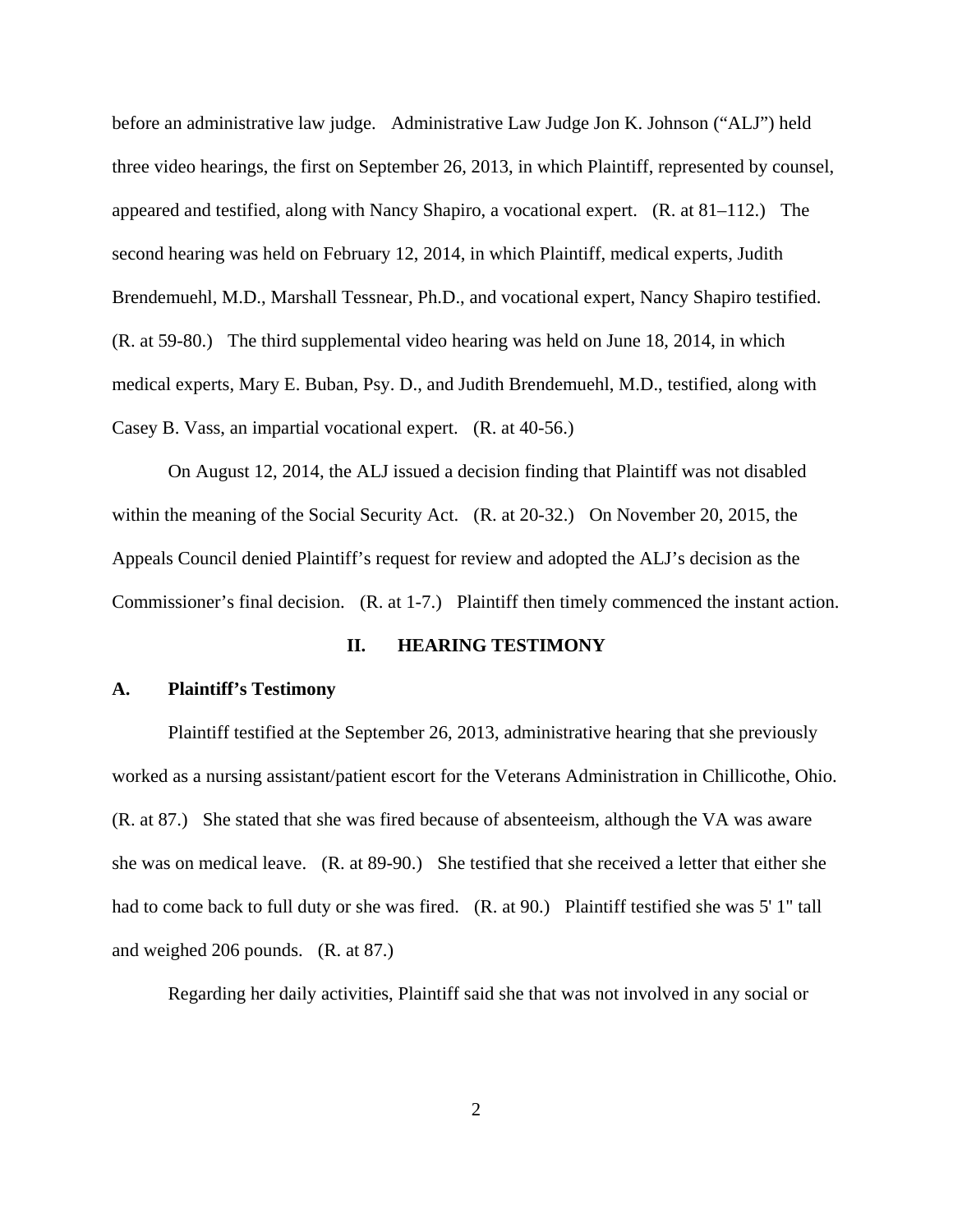church activities. (R. at 88.) She takes over-the-counter medications and prescription Ibuprofen for pain. (*Id.*) Plaintiff testified that she does "some" housework as able. (*Id.*) Her family eats microwave meals. (R. at 89.) Plaintiff was using a cane at the hearing and she testified to using a back brace. (*Id.*) She has a drivers' license. (*Id.*) She smokes "probably a pack" of cigarettes a day. (*Id.*) On a typical day, Plaintiff testified that she watches television, walks through her house, sits on the porch, reads, and plays with her dog. (R. at 90-91.)

 Plaintiff originally injured her back at work on February 2, 2010. She returned to work first on light duty, then to regular duty. She was put on leave in April 2011 by Dr. Karr. (R. at 92.) Plaintiff underwent back surgery in March 2012, but reported that her symptoms were about the same following surgery. (R. at 91.) Her doctors have told her that she could not return to the type of work she had been previously engaged in. (R. at 93.) She loses control of her bladder two to three times per week. (*Id.*) Plaintiff rated her pain severity at a level of 7 on a 0-10 visual analog scale. (R. at 93-94.) She has one-to-two days per week when the pain is worse, and on those "bad" days, she is "lucky if [she] can get up and go to the bathroom." (R. at 94.) Plaintiff also testified that she underwent carpal tunnel release surgery in April 2013, but that it did not alleviate symptoms of numbness and lack of grip. (R. at 95.)

# **B. Medical Expert Testimony**

At the hearing held on February 12, 2014, Judith Brendemuehl, M.D., testified as the medical expert. (R. at 66-75.) After reviewing the record (R. at 67-70), Dr. Brendemuehl concluded that Plaintiff is able to stand and walk a total of two hours out of an eight-hour day, which would put her at the sedentary exertional level of activity. She further opined that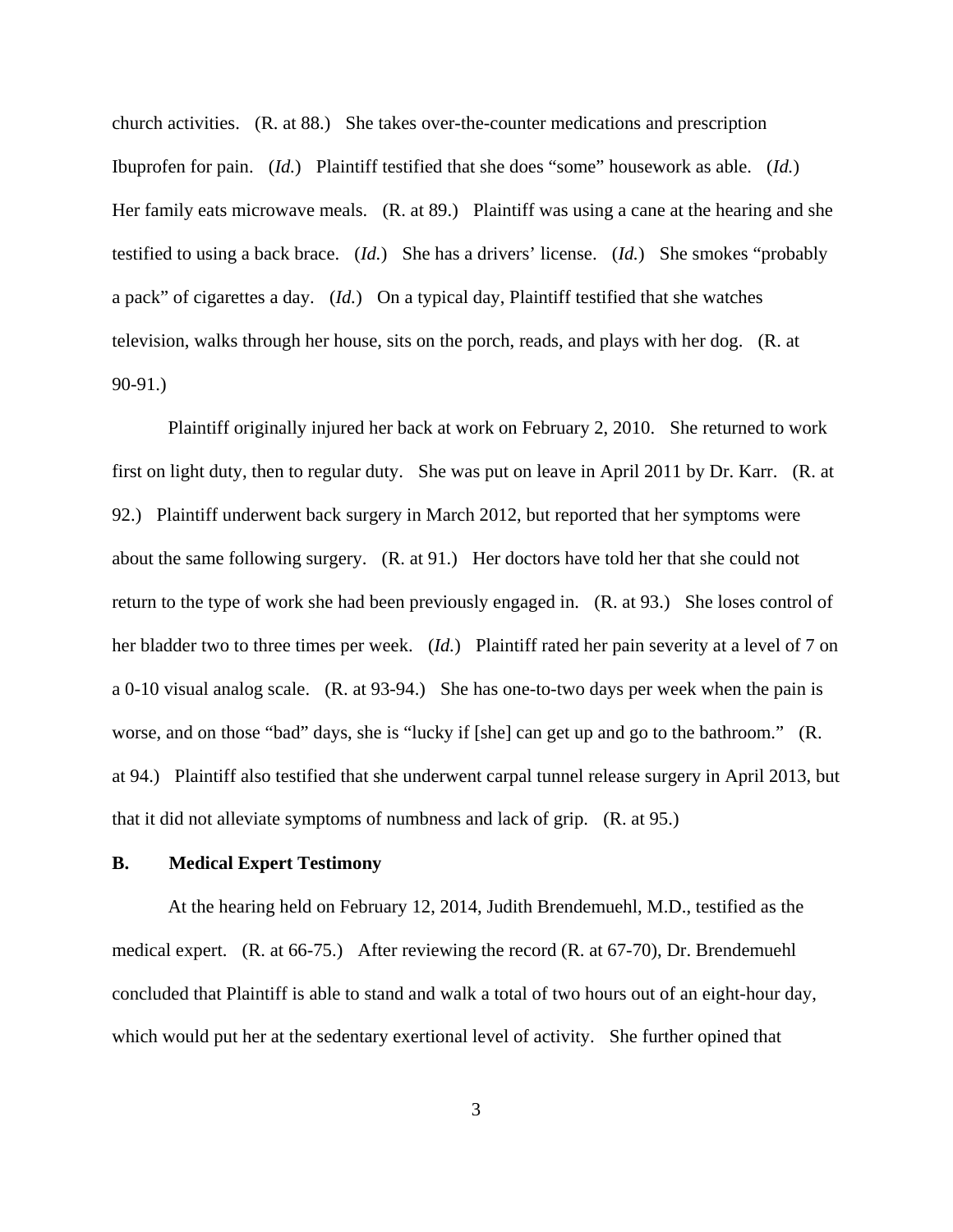Plaintiff would not be able to twist and bend repetitively, that she would need to have an opportunity to change position and stretch hourly, and that she could lift less than 25 pounds. (R. at 71-72.)

 Dr. Brendemuehl testified that the medical evidence primarily relates to Plaintiff's back pain and obesity. (R. at 70.) Dr. Brendemuehl stated that Plaintiff's physical examinations are inconsistent. By way of example, Dr. Brendemuehl pointed out that on July 23, 2013, Plaintiff's gait and balance were found to be normal yet her straight leg test was positive, which is not consistent with the bulk of the record evidence. (R. at 69.)

 When examined by Plaintiff's counsel, Dr. Brendemuehl explained that although Plaintiff's pre-operative report showed discogenic material was central, surgery does not entirely remove discs, just offending portions. She further testified that the record reflects Plaintiff improved after her first surgery. (R. at 73.) Plaintiff had a second surgery in which the surgeon removed what he thought was residual. (*Id.*) Dr. Brendemuehl also explained that pain is variable dependent on success of surgery as pain comes from whatever is being impinged. (*Id.*) She noted that the record does not contain magnetic resonance imaging (MRI) following Plaintiff's second surgery. Her treatment notes, however, reflect that Plaintiff continued to experience radicular symptoms, and her seated-leg raise test was positive, but her reflexes were normal. (R. at 74.) Dr. Brendemuehl further noted that an evaluation from Riverside Methodist Hospital showed that with light touch to her back, Plaintiff nearly fell out of the chair and fell to the ground if her incision was touched. Dr. Brendemuehl stated that these are extremely unusual findings and not expected in a normal back examination. (R. at 75.)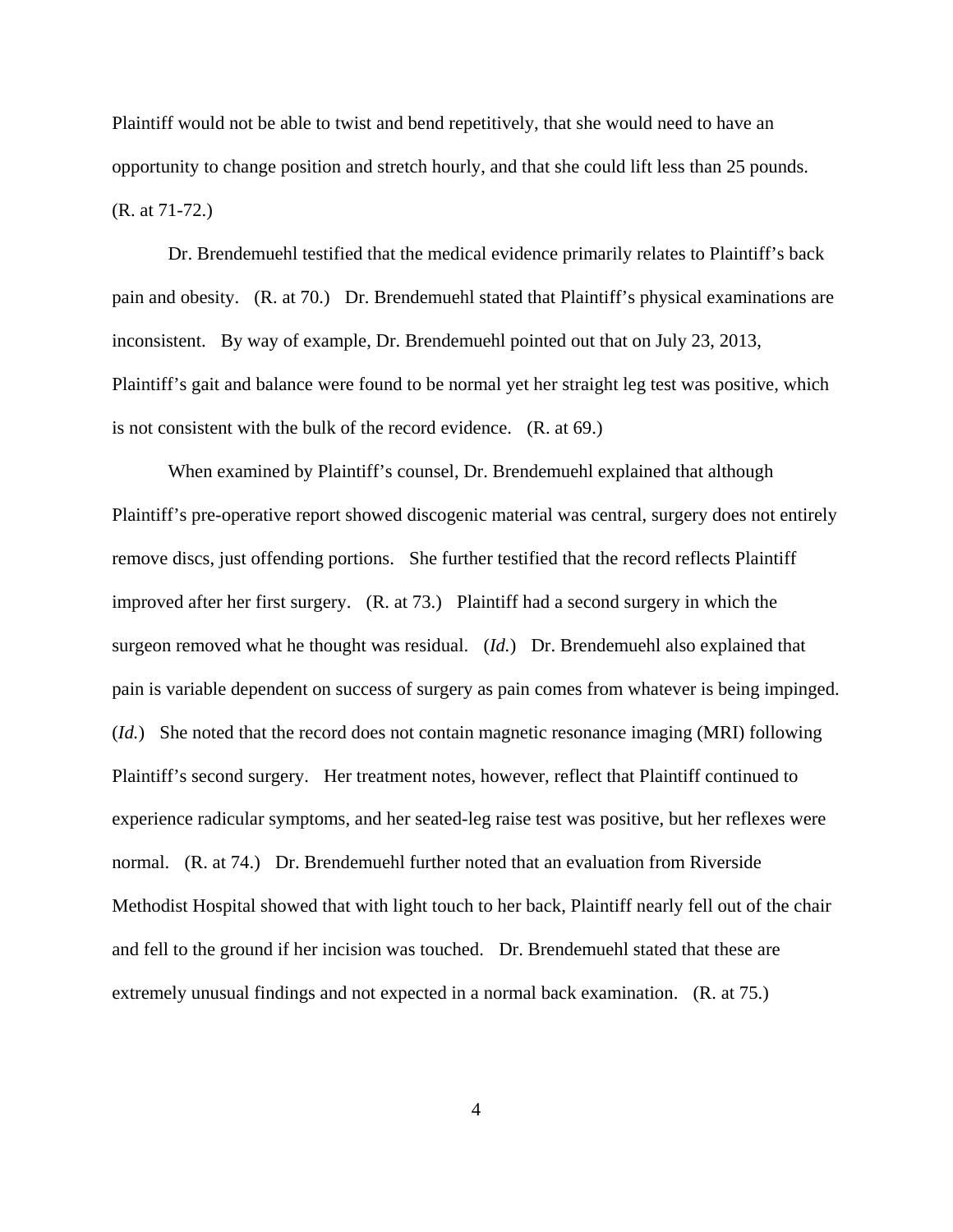Dr. Brendemuehl also testified at the June 18, 2014 hearing. She testified that, in light of the preoperative report for carpel tunnel release, Plaintiff could perform at the light exertional level with postural limitations. (R. at 46.) Dr. Brendemuehl also testified that she saw no written prescription for a cane or walker after surgery. (R. at 45-46.)

# **C. Vocational Expert Testimony**

<u>.</u>

 Nancy Shapiro testified as the vocational expert ("VE") at the both the September 26, 2013 and February 12, 2014 hearings. (R. at 76-79, 103-04.) The VE testified that Plaintiff's past relevant work included a nursing assistant, which is a medium-to-heavy exertion, semi-skilled level position. (R. at 103.)

 The ALJ proposed a series of hypothetical questions regarding a hypothetical individual with Plaintiff's age, education, work experience. The VE testified that such an individual with the residual functional capacity ("RFC") that the ALJ ultimately assessed could perform over 8,400 sedentary jobs in the regional economy and 1,198,000 sedentary jobs in the national economy including the representative positions of surveillance system monitor, receptionist or an addresser. (R. at 76-77.)

 When examined by Plaintiff's counsel, the VE testified that if the hypothetical individual was limited to occasional handling, fingering and feeling with their dominate hand; had to sit every 30 minutes for 5 minutes duration; off task 15% of the time; or absent two or more days per month on a regular basis, she could not maintain employment. (R. at 77-78.)

# **III.** MEDICAL RECORDS<sup>2</sup>

 $2$ In addition to exertional impairments, the Court recognizes that Plaintiff alleges disability in part because of her mental impairments. Plaintiff's Statement of Errors, however, focuses on Plaintiff's physical impairments and limitations. Accordingly, the Court will focus its review of the medical evidence on Plaintiff's physical impairments and limitations.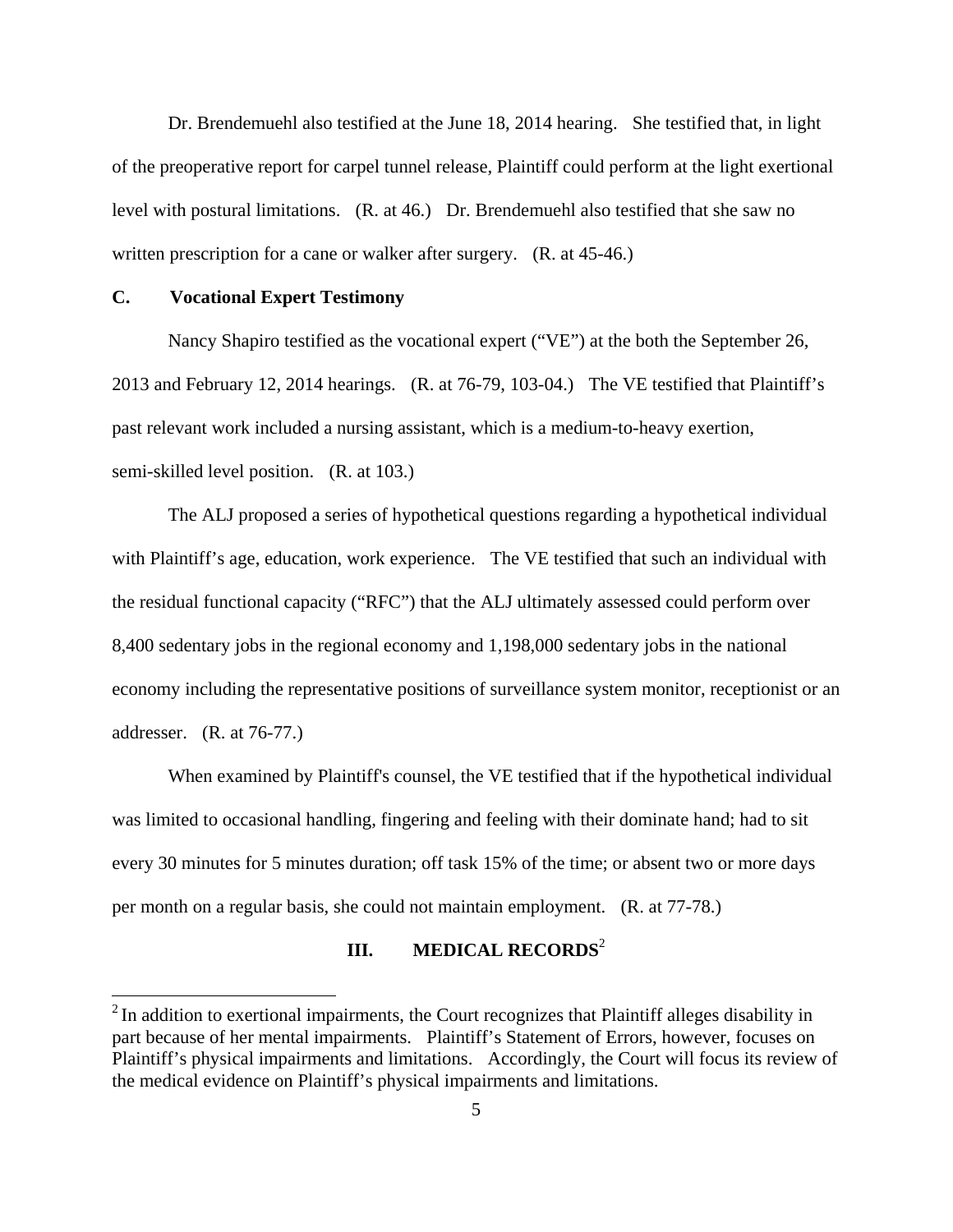## **A. Matthew C. Werthammer, M.D.**

Plaintiff began treating with neurosurgeon Dr. Werthammer on June 10, 2010. Plaintiff complained of back and left-leg pain, which she alleged was worse with sitting and standing. Plaintiff also reported numbness and tingling in her foot and toes. (R. at 919.) On examination, Dr. Werthammer found Plaintiff's strength was 4+/5 in her left-lower extremity, she had diminished sensation in her lateral and plantar aspect of the left foot, diminished left Achilles reflex, markedly positive straight-leg raise test on her left, and mildly antalgic gait. (*Id.*) After treatment options were presented, Plaintiff wished to proceed with surgery—specifically, a left-sided L/5-S/1 microdiskectomy for treatment of her leg pain. (R. at 920.)

 On June 22, 2010, Plaintiff underwent left-sided L5-S1 lumbar microdiscectomy and foraminotomy for a left L5-S1 herniated nucleus pulposus with radiculopathy. (R. at 649-50.)

 When seen for neurosurgical follow-up, Plaintiff reported that she fell on the 4th of July, "which really set her back as far as her symptoms are concerned." (R. at 972.) In September and December 2010, Dr. Werthammer noted that Plaintiff had marked improvement postoperatively, as well as resolution of her preoperative symptoms. (R. at 915-18.) In December, Dr. Werthammer opined that Plaintiff could return to work with the restrictions of no lifting over 25 pounds, no repetitive bending/twisting, and no sitting for more than an hour without getting up and stretching. (R. at 961.)

 Dr. Werthammer evaluated Plaintiff on February 16, 2012. She reported constant back pain with intermittent pain in both legs, more so on the left than the right, as well as tingling in her left leg and foot. Examination revealed significant paraspinal muscle tenderness to

 $\sim$  6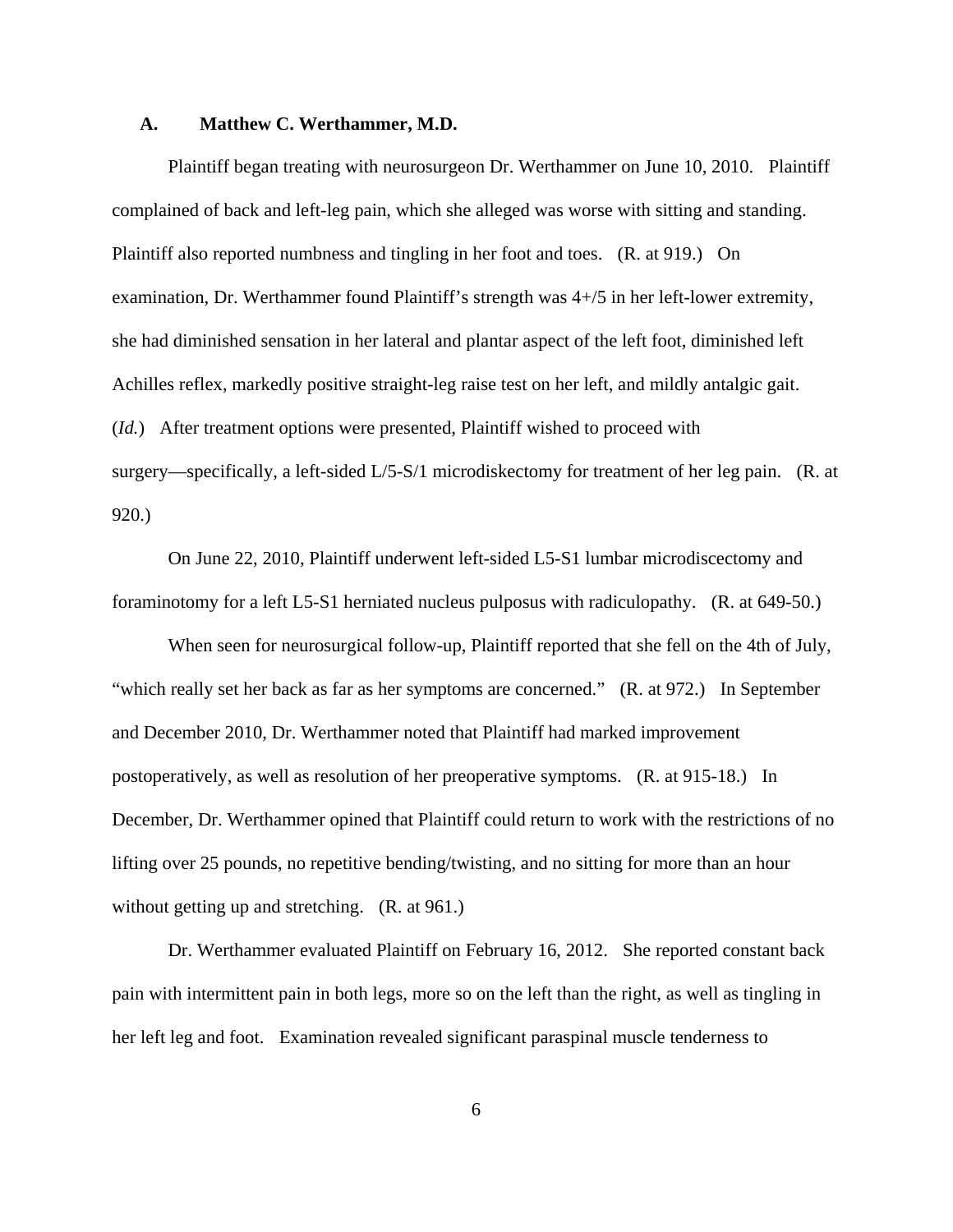palpation throughout her thoracolumbar spine, and diffuse pain with limited effort dependent four+ out of five strength in the lower extremities. Her gait was slow, and straight-leg raising produced back pain, but no leg pain. Plaintiff told Dr. Werthammer that she had recently seen Dr. Alberico. Dr. Werthammer believed another surgery would not be beneficial, but that a spinal cord stimulator would be a reasonable option. Dr. Werthammer "again encouraged nicotine cessation and significant weight loss." (R. at 913-14.)

# **B. Ohio Valley Physicians/Aaron Karr, D.O.**

 Plaintiff began treating at the primary care office of Ohio Valley Physicians in May 2010. (R. at 1166-68.) On May 21, 2010, an MRI of Plaintiff's lumbar spine revealed a large left paracentral disk protrusion at L5-S1, severely narrowed neuroforamen, tear of annulus fibrosus, and mild broad base disc bulge at L4-5. (R. at 747.)

 Plaintiff first saw Dr. Karr on August 26, 2010, with complaints of burning in her legs and pain in back. She reported suffering a recent fall and having significant tenderness in her sacral area. Plaintiff described her pain as sharp, stabbing, and localized to her sacrum. Plaintiff rated her pain severity at a level of 6 on a 0-10 visual analog scale. (R. at 1151.) Dr. Karr's treatment notes through August 2011 showed positive examination findings of tenderness to palpitations, positive straight-leg raises, and muscle spasms. (R. at 984-1146.) Dr. Karr assessed disc degeneration, herniated lumbar disc, lumbar sprain, and sacroiliitis. (*Id.*) Plaintiff's treatment included Toradol and Nubbin injections. (*Id.*) She was prescribed a variety of medications, including Lortab, Zanaflex, Valium, Doxycycline Hyclate, Meloxicam, Morphine, Fentalyn patches, Percocet, Ultram, Baclofen, Celebrex, Medrol, Vicodin, and Soma. (*Id.*)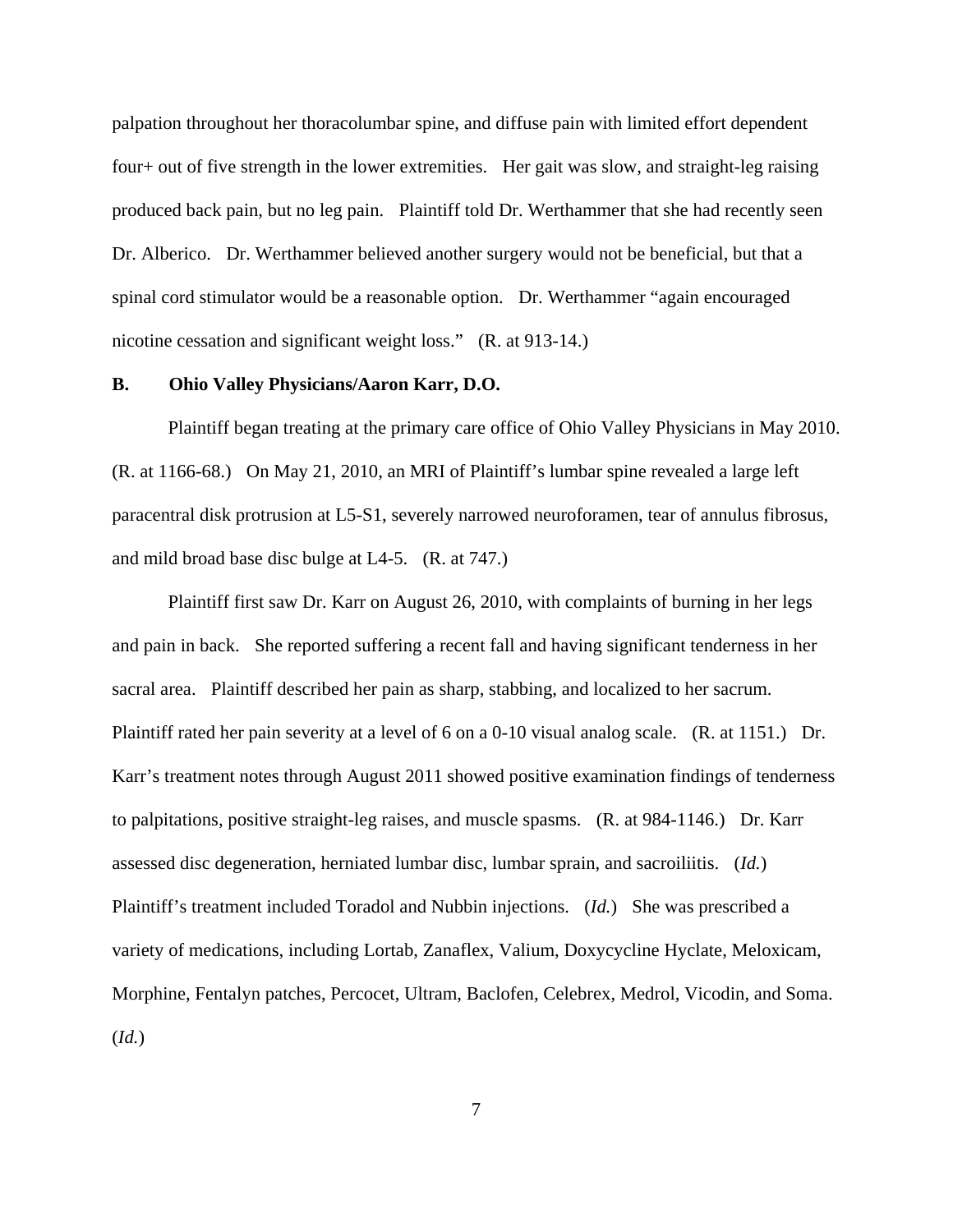An MRI of Plaintiff's lumbar spine performed in May 2011 showed degenerative changes at L4/L5, but no additional findings of disc herniation, stenosis, or other abnormalities. (R. at 659.)

 On March 23, 2013, Plaintiff was seen for a preoperative physical examination to obtain medical clearance for carpal tunnel release surgery. Her examination findings were normal. (R. at 1596-1601.) On July 23, 2013, when seen by Dr. Kincaid, Plaintiff's gait and balance were found to be normal, but her straight leg test was positive. Plaintiff was administered a Solu-Medrol injection. (R. at 1586.)

 Plaintiff continued to treat with the physicians at Ohio Valley Physicians through at least October 2013. (R. at 1549-1882.)

# **C. Pleasant Valley Hospital**

 Plaintiff presented to the emergency room on March 8, 2011, after feeling her back "go out," noting it "popped" while driving to work. She complained of pain across her low back, and was diagnosed with exacerbation of chronic back pain. (R. at 656-58.)

### **D. John Adesioye, M.D.**

 On July 19, 2011, Plaintiff consulted with Dr. Adesioye for her low back pain. Plaintiff reported that her pain radiated down into her hips, buttocks, and left leg, to just below her knee, with numbness in her left small toes. Her pain was worse with coughing, bending, twisting, and lifting. She reported that she had previously taken Valium, Vicodin, and Neurontin for the pain and was currently using a TENS unit.

On examination, Dr. Adesioye found that Plaintiff exhibited a reduced range of motion; tenderness in her lower lumbar region, worse on the left; positive straight-leg raise on her left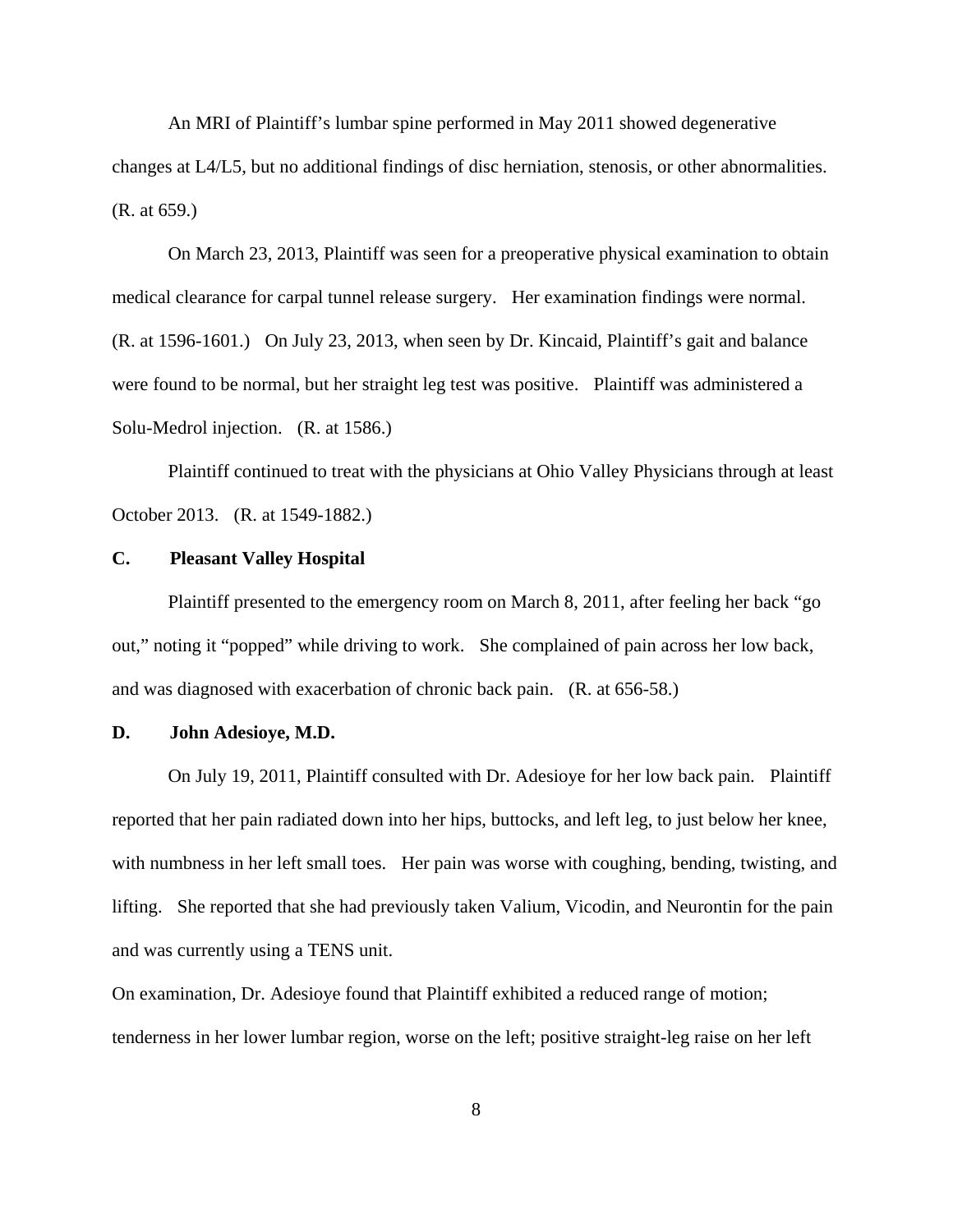lower extremity at about 45 degrees; and decreased sensation in her lateral calf on her left lower extremity. He assessed lumbar radiculitis, failed back surgery syndrome, and lumbar disc herniation status post-surgery. (R. at 721-22.) On July 28, 2011, Plaintiff underwent a lumbar transforaminal epidural steroid injection. (R. at 755-57.)

### **E. Riverside Methodist Hospital**

 On December 18, 2011, Plaintiff presented to the emergency room complaining of left lower extremity weakness and having fallen twice resulting in decreased sensation from her left knee down. (R. at 672.) Plaintiff's husband reported that she fell to the ground if the incision site on her back was touched. (R. at 696.) Examination in the emergency room revealed four out of five strength of her left lower extremity, light touch sensation grossly abnormal to her left lateral foot and leg, decreased sensation to the medial aspect of her left thigh, and slow bilateral patellar deep tendon reflexes. (R. at 680-81.) An MRI of her lumbar spine revealed findings of left hemilaminectomy at L5-S1 with material in the central to left paracentral zone, which abutted the thecal sac and the descending left S1 nerve root and demonstrated contrast enhancement, which likely represented post-surgical scar tissue; mild right and mild-to-moderate left neural foraminal stenosis; mild thecal sac effacement and mild left lateral recess stenosis secondary to disc bulge at L4-5; mild bilateral facet arthropathy; and thickening of the ligamentum flavum. (R. at 687-88.) An MRI of Plaintiff's thoracic spine revealed small or tiny left paracentral disc protrusion at T6-T7 and T7-T8, which partially effaced the left aspect of the thecal sac. (R. at 689.) An MRI of her cervical spine revealed a broad-based osteophyte complex at C4-5 which effaced the thecal sac; mild-to-moderate bilateral foraminal narrowing at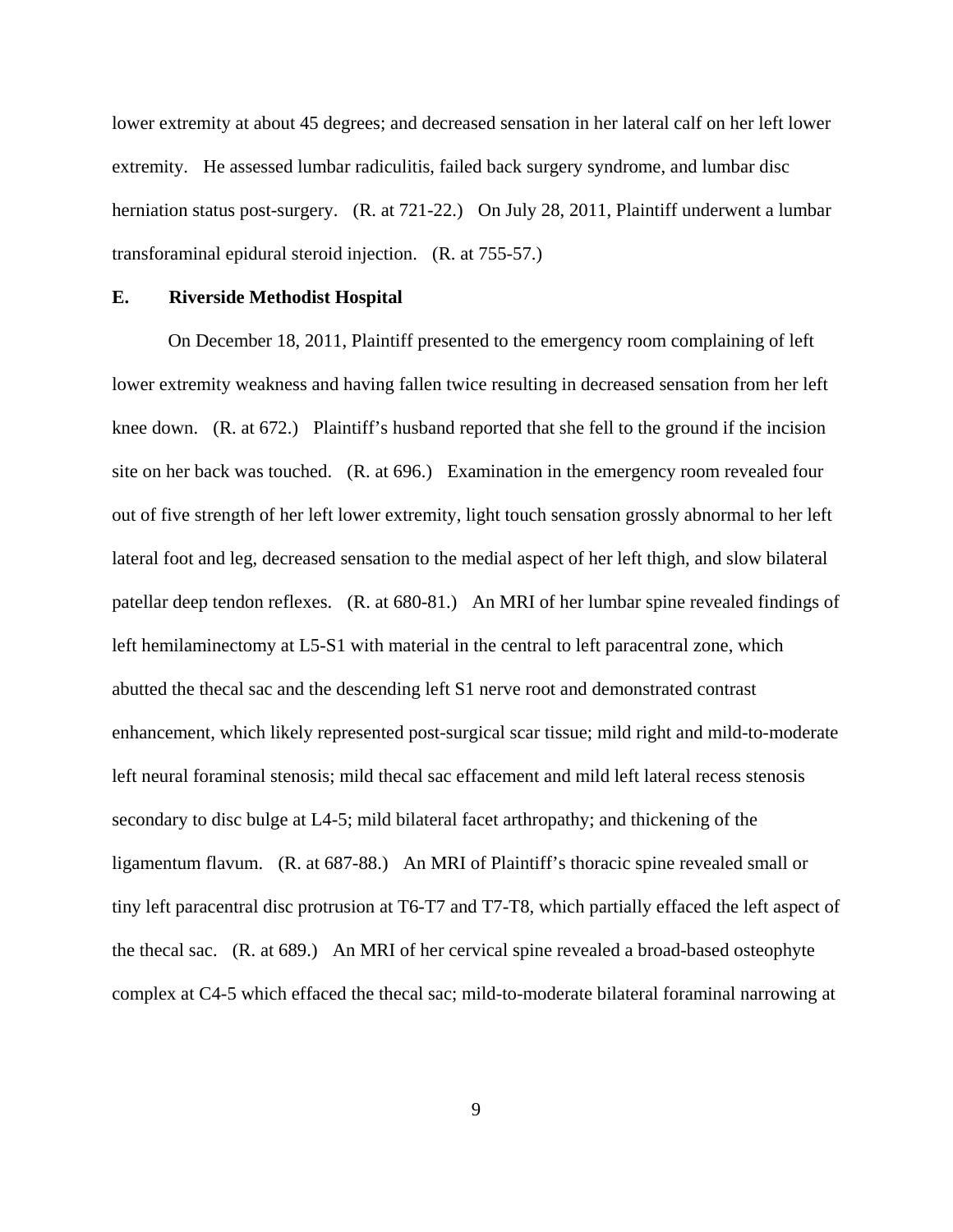C4-5; mild discogenic change; and straightening of the cervical lordosis likely related to positioning or muscle spasms. (R. at 690.)

 Neurosurgeon Ward Buster, D.O., was consulted and found that Plaintiff's left lower extremity strength was four out of five throughout, and that her deep-tendon reflexes were three out of four, but symmetric on examination. (R. at 674.) Dr. Buster offered further evaluation such as electromyography (EMG), neurology consultation, and epidural, but Plaintiff declined. She was quite concerned in regards to prescriptions for pain medications. Dr. Buster observed that Plaintiff had full range of motion in all of her extremities. Dr. Buster also noted that Plaintiff's "exam is unusual in that with light touch to the low back, she nearly fell out of her chair." (R. at 673.) Upon discharge, it was noted her examination seemed "largely effort dependent." (R. at 712.) Plaintiff was diagnosed with lower extremity weakness and back pain. (*Id.*)

# **F. Appalachian Community Hospital and Health Associates**

 Following her hospitalization on December 20, 2011, when discussing a home health certified plan of care, it was noted that Plaintiff was not homebound by physician order and could in fact leave home with assistance and had done so to attend medical appointments. (R. at 806, 1416.) Plaintiff had a home health certified plan of care for the time period of December 20, 2011 through January 9, 2012. (R. at 758-59.) When seen for a physical therapy evaluation on December 28, 2011, the therapist noted Plaintiff exhibited poor balance, decreased step length bilaterally, stiff and slow gait, decreased strength in her left lower extremity, decreased sensation in her left lower extremity, and was also using her walker. (R. at 1461.) At discharge, Plaintiff reported constant moderate pain, which she described as chronic, intense,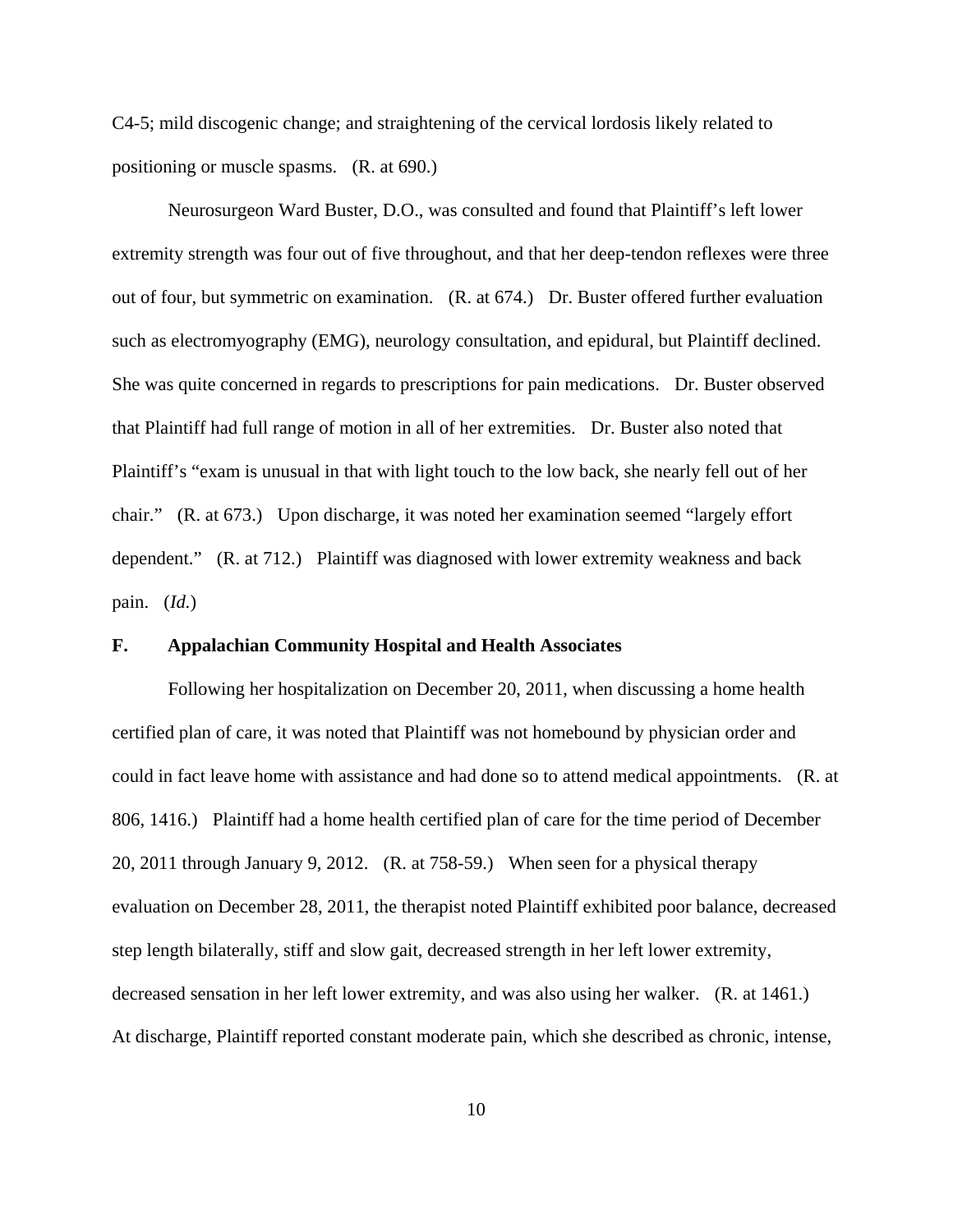sharp, shooting, and radiating to her left lower leg. The occupational therapist concluded that Plaintiff did not require skilled occupational therapy services at that time. The therapist felt Plaintiff would benefit from a toilet riser, shower chair, grab bar, reacher, and sock aide, which she opined would improve Plaintiff's independence as well as her safety with activities of daily living. (R. at 869.)

# **G. Amanda Hamilton, M.D.**

 Plaintiff consulted with Dr. Hamilton at the Holzer Clinic on August 24, 2011, for her lower back pain with radiculopathy. Plaintiff presented with left lower extremity give away weakness, decreased temperature sensation throughout the left side, and an antalgic gait. Dr. Hamilton found that Plaintiff suffered from chronic, worsening radiculopathy, noting that a recent MRI showed minimal new abnormalities and nothing that requires surgical intervention. Dr. Hamilton "re-referred" Plaintiff to neurosurgery and ordered an EMG of Plaintiff's bilateral lower extremities. (R. at 736-68.)

 Plaintiff saw Dr. Hamilton for follow-up on September 19, 2011. Plaintiff complained of fatigue, back pain, dizziness, lightheadedness, anxiety, depression, and insomnia. Her EMG showed that her lower extremities were normal and further showed no peripheral neuropathy, mononeuropathy, or radiculopathy. (R. at 741.)

 When Plaintiff was seen in December 2011, Dr. Hamilton found extensive give away weakness and decreased temperature on her left body. He noted that Plaintiff used a walker. Dr. Hamilton assessed radiculopathy and fibromyalgia and opined that Plaintiff's alleged pain symptoms were out of proportion to the EMG/MRI findings. Plaintiff was referred to rheumatology for evaluation. (R. at 742-44.)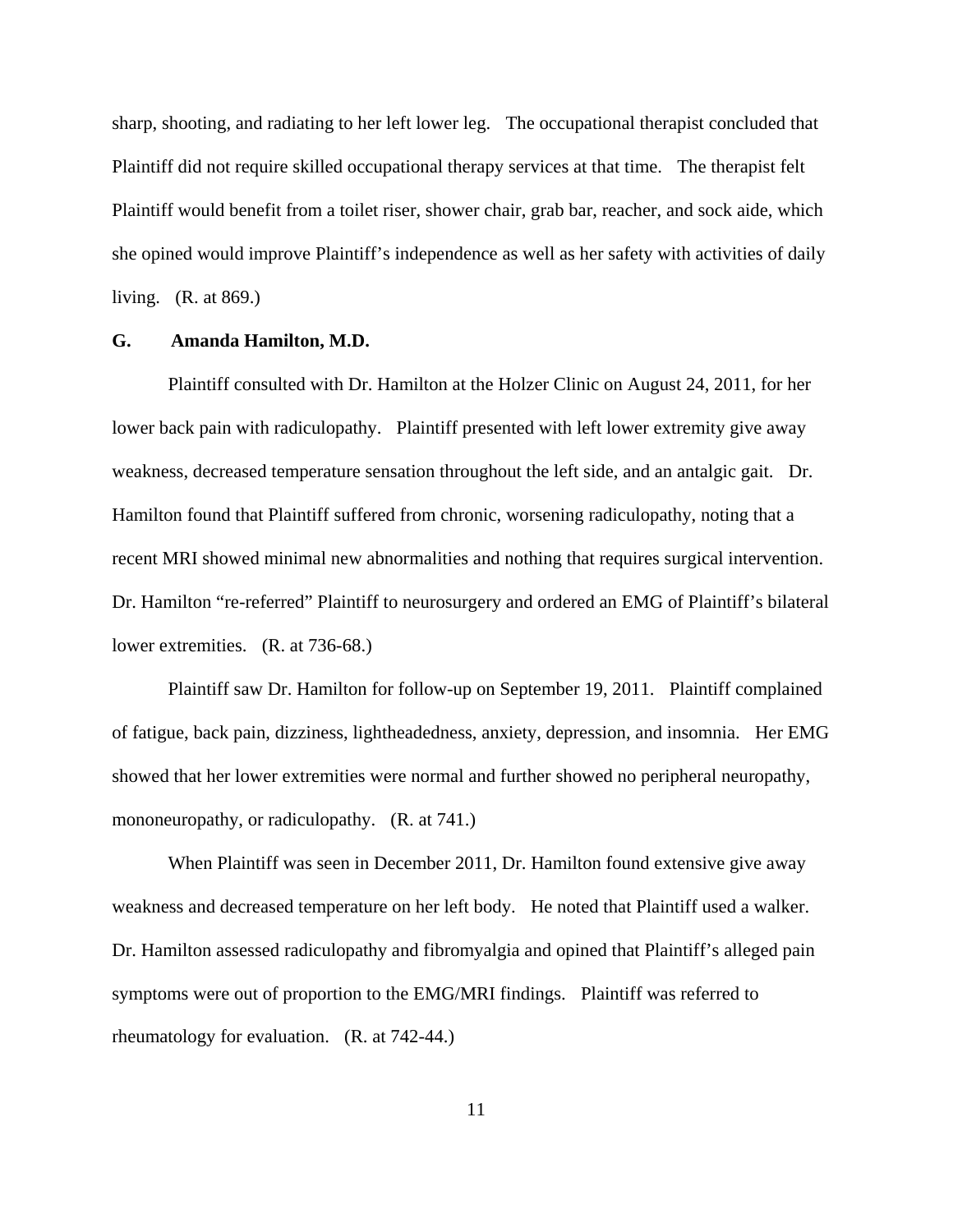# **H. Holzer Medical Center**

 Plaintiff presented to the emergency room on January 24, 2012, after falling, reporting that her right leg gave out from under her after she tried to get up off the couch. She complained of pain in her right hip, right shoulder, lower back, and right side of her head. (R. at 879.) On examination, her cervical spine was found to be tender to touch, with mild-to-moderate cervical paravertebral spasm on the right side of her posterior neck. (R. at 880.) An X-ray of Plaintiff's neck revealed moderate narrowing of the intervertebral disc space at C3-4 and C4-5. (R. at 881.)

Plaintiff was assessed with a history of fall, injury at home/environment, and neck pain. (R. at 880.)

# **I. Anthony Alberico, M.D.**

 On February 6, 2012, neurosurgeon Dr. Alberico evaluated Plaintiff, who reported that she had severe chronic pain with radiation into her left lower extremity and that sitting/standing aggravated her pain. On examination, Dr. Alberico found straight leg raising was positive on the left to 20-30 degrees and negative on the right; right knee jerk was trace to 1/4, right ankle jerk was 1-2/4, and left ankle jerk was 1+/4; Plaintiff had four+ out of five weakness of dorsiflexion and plantar flexion weakness on the left; her gait was very antalgic; and she walked with a rolling walker. He assessed chronic low-back pain with radiation to her left lower extremity, status post left L5-S1 laminotomy and diskectomy, obesity, and narcotic dependence. (R. at 1188.)

 Plaintiff returned on February 20, 2012. Two MRIs demonstrated a disk fragment at L5-S1, which was central and perhaps slightly eccentric to the left. After reviewing the MRIs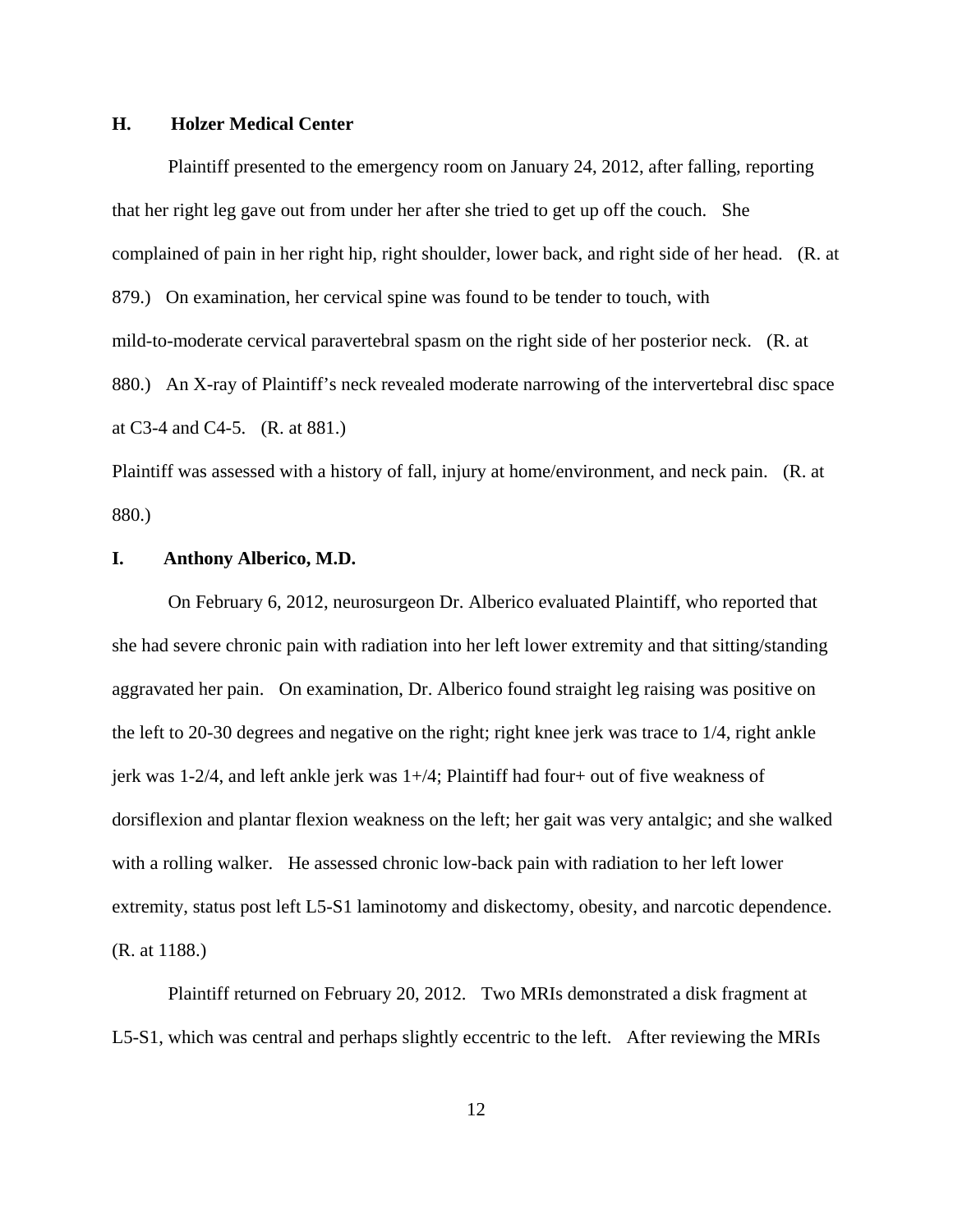and examining Plaintiff, Dr. Alberico assessed a retained disk or recurrent disk at L5-S1 central and recommended a laminectomy. (R. at 1186.) On March 4, 2012, Plaintiff underwent a right L5-S1 hemilaminotomy and diskectomy operative scope for microdissection for herniated nucleus pulposus, L5-1 central. (R. at 1198-1200.)

# **J. State-Agency Evaluation**

 On October 3, 2011, state-agency physician, Teresita Cruz, M.D., reviewed the record and opined that Plaintiff could lift and/or carry twenty-five pounds occasionally and ten pounds frequently; stand and/or walk about two hours in a workday; and sit for about six hours in a workday. (R. at 134.) She further concluded that Plaintiff is limited to occasionally climbing ramps/stairs, balancing, stooping, kneeling, crouching, or crawling; but can never climb ladders, ropes, or scaffolds. (R. at 135.) Dr. Cruz based Plaintiff's limitations on "significant spinal stenosis, recurrent disc herniation. Deg. disc related changes at L4/L5. Lumbar radiculitis. Failed back surgery syndrome." (*Id.*) Dr. Cruz found Plaintiff's allegations partially credible. She noted that Plaintiff does not have many ongoing conditions related to her spine that would cause her alleged pain and limitations. (R. at 134.)

 On May 8, 2012, state-agency physician Rannie Amiri, M.D., reviewed the record upon reconsideration and prepared two RCF assessments. The first covered the period until November 30, 2011, and limited Plaintiff to lift and/or carry twenty pounds occasionally and ten pounds frequently; stand and/or walk about six hours in a workday; and sit for about six hours in a workday. (R. at 170-71.) Dr. Amiri provided the following explanation for Plaintiff's exertional limitations:

Morbidly obese clmt (BMI  $\omega$  41) with long and complicated history of LBP. Clmt underwent L5-S1 lumbar microdiscectomy and foraminotomy 6/2010 for HNP with radiculopathy with some improvement. Pain returned however, but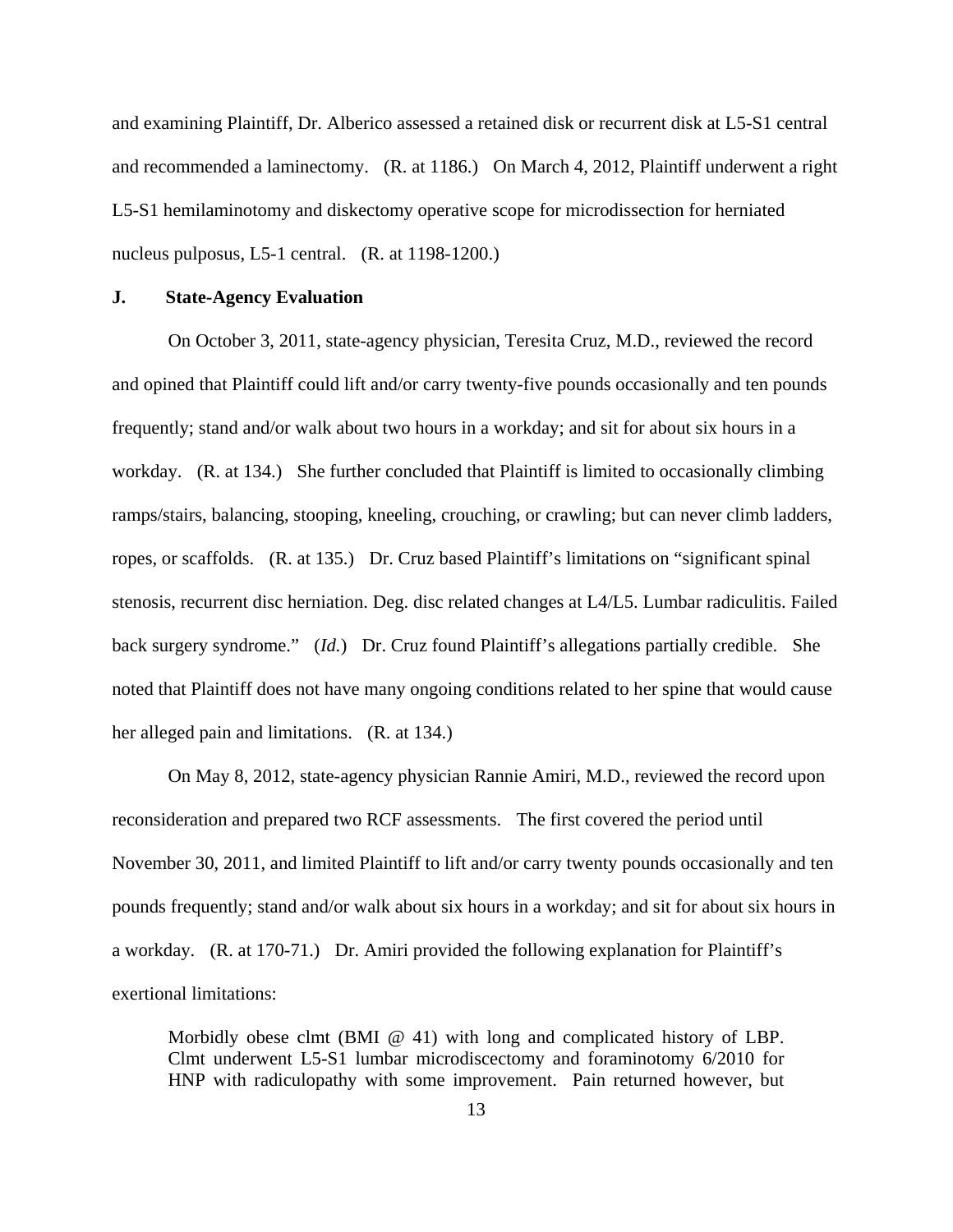5/2011 MRI showed unremarkable findings T 12-L4 with [degenerative disc disease at] L4-5. Gait normal during this time period with preserved LE strength and sensation. Carried dx of failed back syndrome. Sept 2011 LE EMG negative.

(R. at 171.) Dr. Amiri also limited Plaintiff to occasionally climbing ramps, stairs, or stooping; frequent balancing; and never climbing ladders, ropes, or scaffolds. Kneeling and crouching were unlimited. (*Id.*) Dr. Amiri also opined that Plaintiff should avoid commercial driving, operating machinery, and unprotected heights. (R. at 172.)

 The second RFC assessment Dr. Amiri prepared covered the time period from December 1, 2011 to the present. In this RFC assessment, he limits Plaintiff to lifting and/or carrying twenty pounds occasionally and ten pounds frequently; standing and/or walking about four hours in a workday; sitting for about six hours in a workday; and limited capacity to push/pull in her left lower extremity. (R. at 172-73.) Dr. Amiri also opined that Plaintiff could never crawl. (R. at 173.)

# **IV. THE ADMINISTRATIVE DECISION**

On August 12, 2014, the ALJ issued his decision. (R. at 20-32.) The ALJ found that

Plaintiff met the insured status requirements of the Social Security Act through December 31,

2015. (R. at 22.) At step one of the sequential evaluation process,<sup>3</sup> the ALJ found that Plaintiff

 $\overline{a}$ 

 $3$  Social Security Regulations require ALJs to resolve a disability claim through a five-step sequential evaluation of the evidence. *See* 20 C.F.R. § 416.920(a)(4). Although a dispositive finding at any step terminates the ALJ's review, *see Colvin v. Barnhart*, 475 F.3d 727, 730 (6th Cir. 2007), if fully considered, the sequential review considers and answers five questions:

 <sup>1.</sup> Is the claimant engaged in substantial gainful activity?

 <sup>2.</sup> Does the claimant suffer from one or more severe impairments?

 <sup>3.</sup> Do the claimant's severe impairments, alone or in combination, meet or equal the criteria of an impairment set forth in the Commissioner's Listing of Impairments, 20 C.F.R. Subpart P, Appendix 1?

 <sup>4.</sup> Considering the claimant's residual functional capacity, can the claimant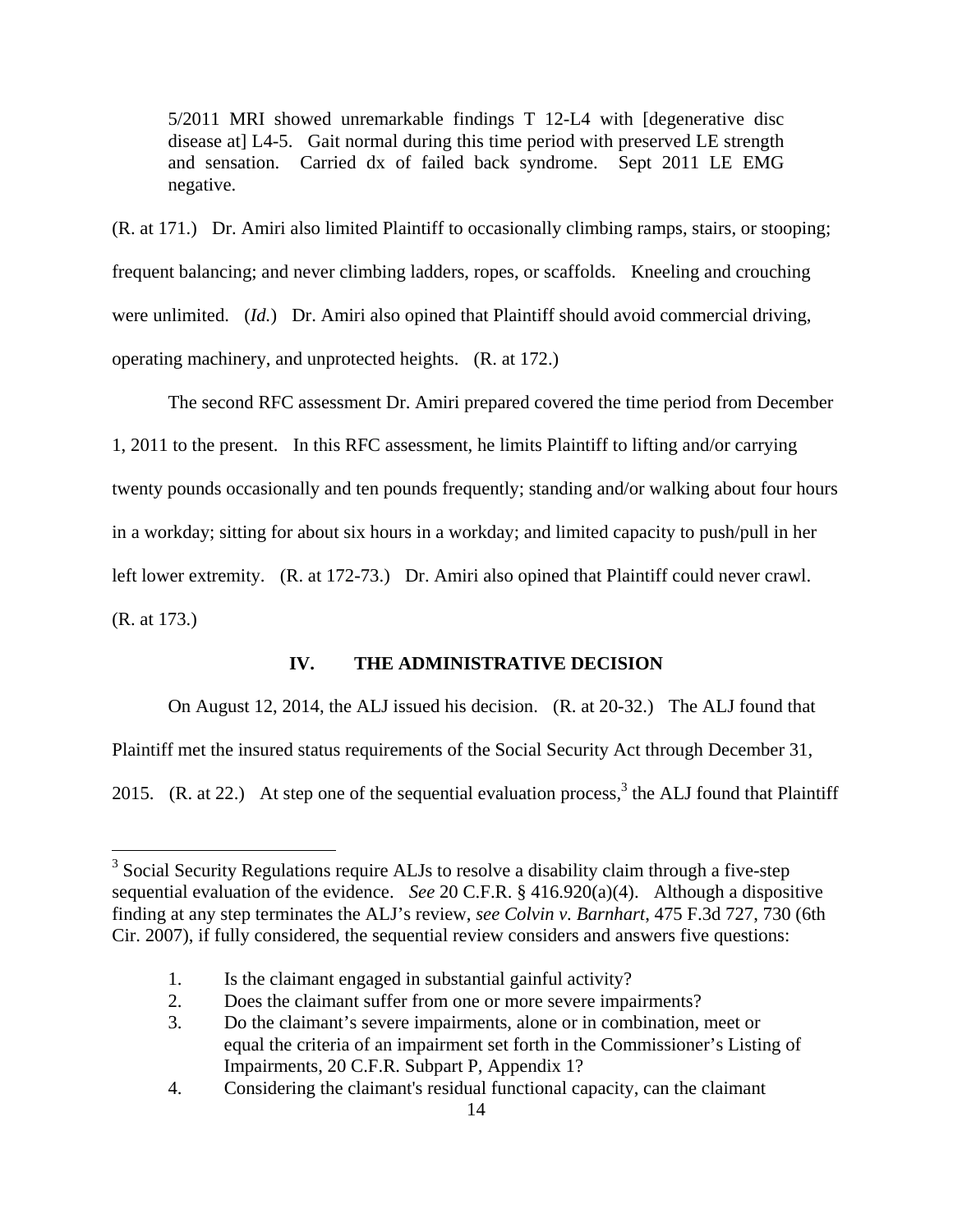had not engaged in substantially gainful activity since April 26, 2011, the amended alleged onset date. (R. at 23.) The ALJ found that Plaintiff had the severe impairments of degenerative disc disease, status-post discectomy, borderline intellectual functioning, and major depressive disorder. (*Id.*) The ALJ also found that Plaintiff's hypertension, hyperlipidemia, obesity, respiratory abnormalities, fibromyalgia, sprain on the right knee, and carpal tunnel syndrome are not severe impairments because these conditions were being managed medically and should be amenable to proper control by adherence to recommended medical management and medication compliance and also because they cause no more than minimal vocationally relevant limitations. (R. at 23-24.) He further found that Plaintiff did not have an impairment or combination of impairments that met or medically equaled one of the listed impairments described in 20 C.F.R. Part 404, Subpart P, Appendix 1. (R. at 24.) At step four of the sequential process, the ALJ evaluated Plaintiff's RFC. The ALJ found:

that [Plaintiff] has the residual functional capacity to perform sedentary work as defined in 20 CFR 404.1567(a) and 416.967(a) except she could occasionally perform all postural activities but could not twist or bend on a repetitive basis. She would need to stand and stretch on at least an hourly basis. She could perform unskilled entry-level work with no fast pace production or quota requirements.

(R. at 25.) In reaching this determination, the ALJ accorded great weight to Dr. Brendemuehl's medical expert testimony, explaining that she reinforced her opinion with references to specific evidence. The ALJ assigned some weight to Dr. Brendemuehl's testimony at the June 18, 2014,

perform his or her past relevant work?

<u>.</u>

*See* 20 C.F.R. § 416.920(a)(4); *see also Henley v. Astrue*, 573 F.3d 263, 264 (6th Cir. 2009); *Foster v. Halter*, 279 F.3d 348, 354 (6th Cir. 2001).

 <sup>5.</sup> Considering the claimant's age, education, past work experience, and residual functional capacity, can the claimant perform other work available in the national economy?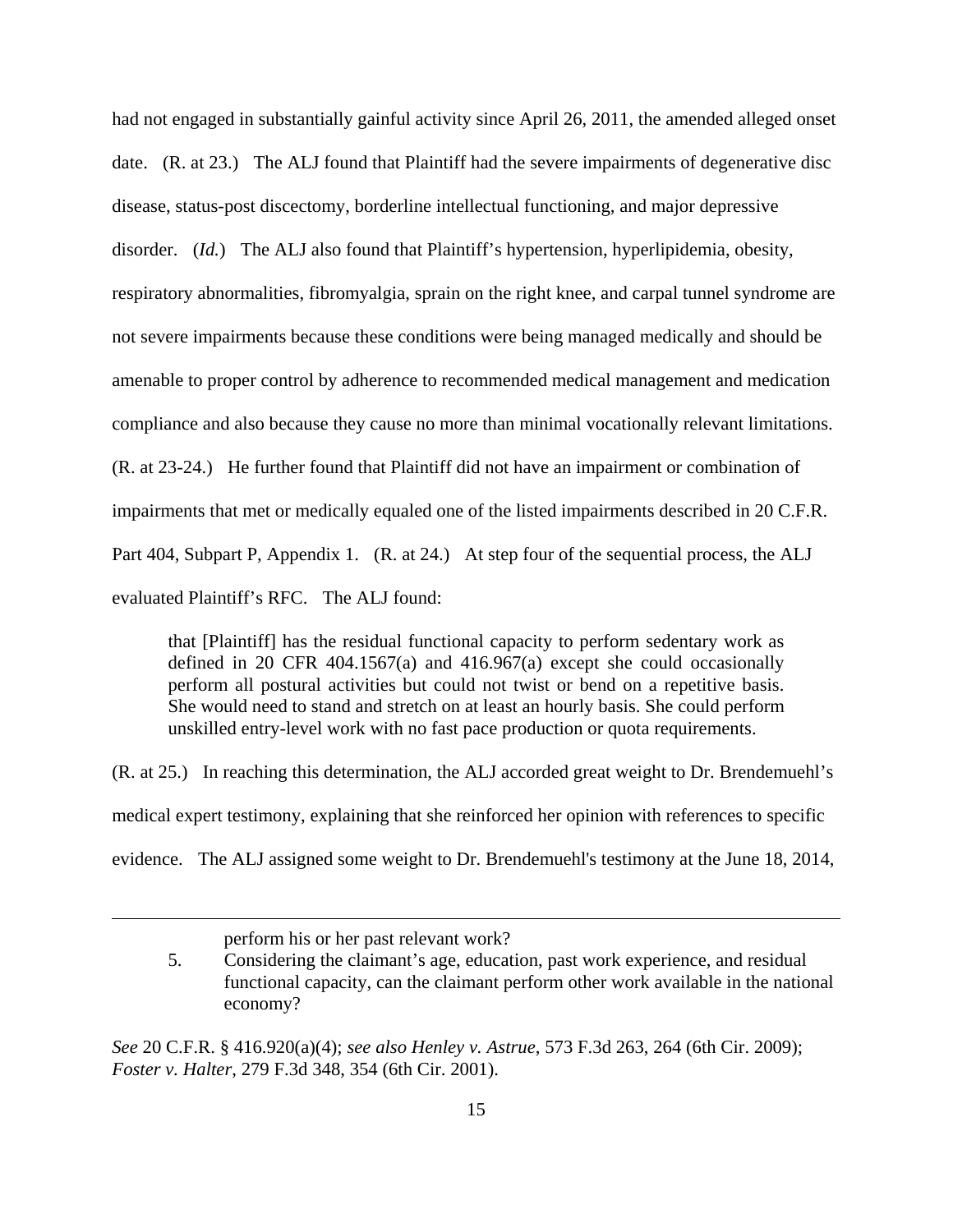hearing. (R. at 28.) The ALJ also gave great weight to the opinions of Drs. Cruz and Amiri, the state-agency consultant physicians, reasoning that their expert opinions are balanced, objective, and consistent with the evidence of record as a whole. (R. at 30.) The ALJ further noted that although Drs. Cruz and Amiri did not have an opportunity to examine or treat Plaintiff, their reports clearly reflected a thorough review of the record and were supportable. (*Id.*)

 The ALJ further noted that Plaintiff's statements concerning the intensity, persistence and limiting effects of her symptoms were not entirely credible. (R. at 26.) He explained that the credibility of Plaintiff's allegations of disabling symptoms and limitations is diminished because those allegations are greater than expected in light of the objective clinical evidence and treatment notes. (R. at 27.)

 Relying on the VE's testimony, the ALJ determined that even though Plaintiff is unable to perform her past relevant work, other jobs exist in the national economy that Plaintiff can perform. (R. at 31-32.) He therefore concluded that Plaintiff was not disabled under the Social Security Act. (R. at 32.)

### **V. STANDARD OF REVIEW**

When reviewing a case under the Social Security Act, the Court "must affirm the Commissioner's decision if it 'is supported by substantial evidence and was made pursuant to proper legal standards.'" *Rabbers v. Comm'r of Soc. Sec.*, 582 F.3d 647, 651 (6th Cir. 2009) (quoting *Rogers v. Comm'r of Soc. Sec.*, 486 F.3d 234, 241 (6th Cir. 2007)); *see also* 42 U.S.C. § 405(g) ("[t]he findings of the Commissioner of Social Security as to any fact, if supported by substantial evidence, shall be conclusive . . . ."). Under this standard, "substantial evidence is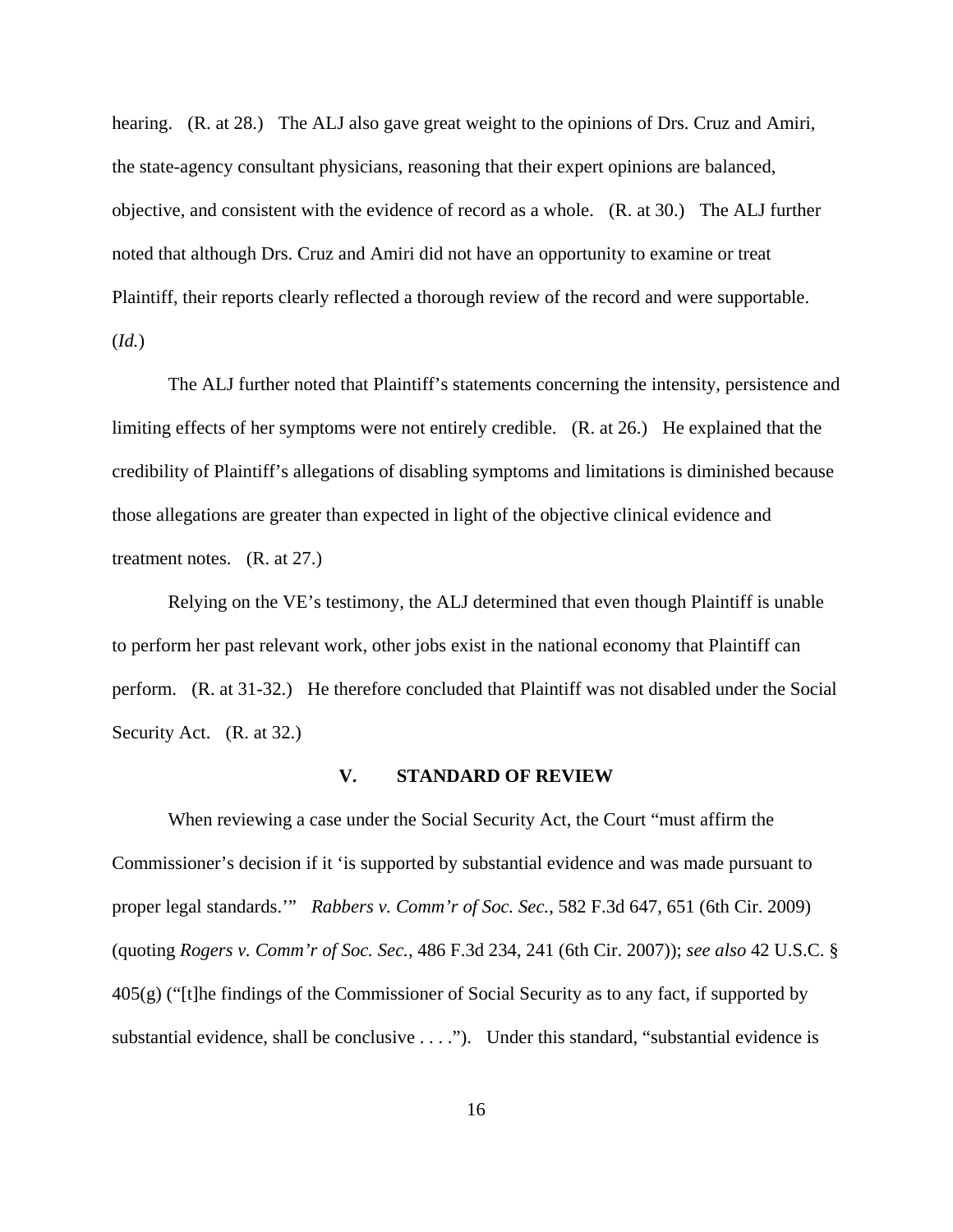defined as 'more than a scintilla of evidence but less than a preponderance; it is such relevant evidence as a reasonable mind might accept as adequate to support a conclusion.'" *Rogers*, 486 F.3d at 241 (quoting *Cutlip v. Sec'y of Health & Human Servs.*, 25 F.3d 284, 286 (6th Cir. 1994)).

 Although the substantial evidence standard is deferential, it is not trivial. The Court must "'take into account whatever in the record fairly detracts from [the] weight'" of the Commissioner's decision. *TNS, Inc. v. NLRB*, 296 F.3d 384, 395 (6th Cir. 2002) (quoting *Universal Camera Corp. v. NLRB*, 340 U.S. 474, 487 (1951)). Nevertheless, "if substantial evidence supports the ALJ's decision, this Court defers to that finding 'even if there is substantial evidence in the record that would have supported an opposite conclusion.'" *Blakley v. Comm'r of Soc. Sec.*, 581 F.3d 399, 406 (quoting *Key v. Callahan*, 109 F.3d 270, 273 (6th Cir. 1997)).

 Finally, even if the ALJ's decision meets the substantial evidence standard, "'a decision of the Commissioner will not be upheld where the SSA fails to follow its own regulations and where that error prejudices a claimant on the merits or deprives the claimant of a substantial right.'" *Rabbers*, 582 F.3d at 651 (quoting *Bowen v. Comm'r of Soc. Sec.*, 478 F.3d 742, 746 (6th Cir. 2007)).

### **VI. ANALYSIS**

 In her Statement of Errors, Plaintiff asserts that: 1) the ALJ erred in failing to perform a proper pain analysis by failing to consider several factors in his determination; 2) the ALJ erred in failing to provide reasons for his credibility analysis; and 3) the ALJ failed to find that Plaintiff's chronic obstructive lung disease was a severe impairment. (ECF No. 16.)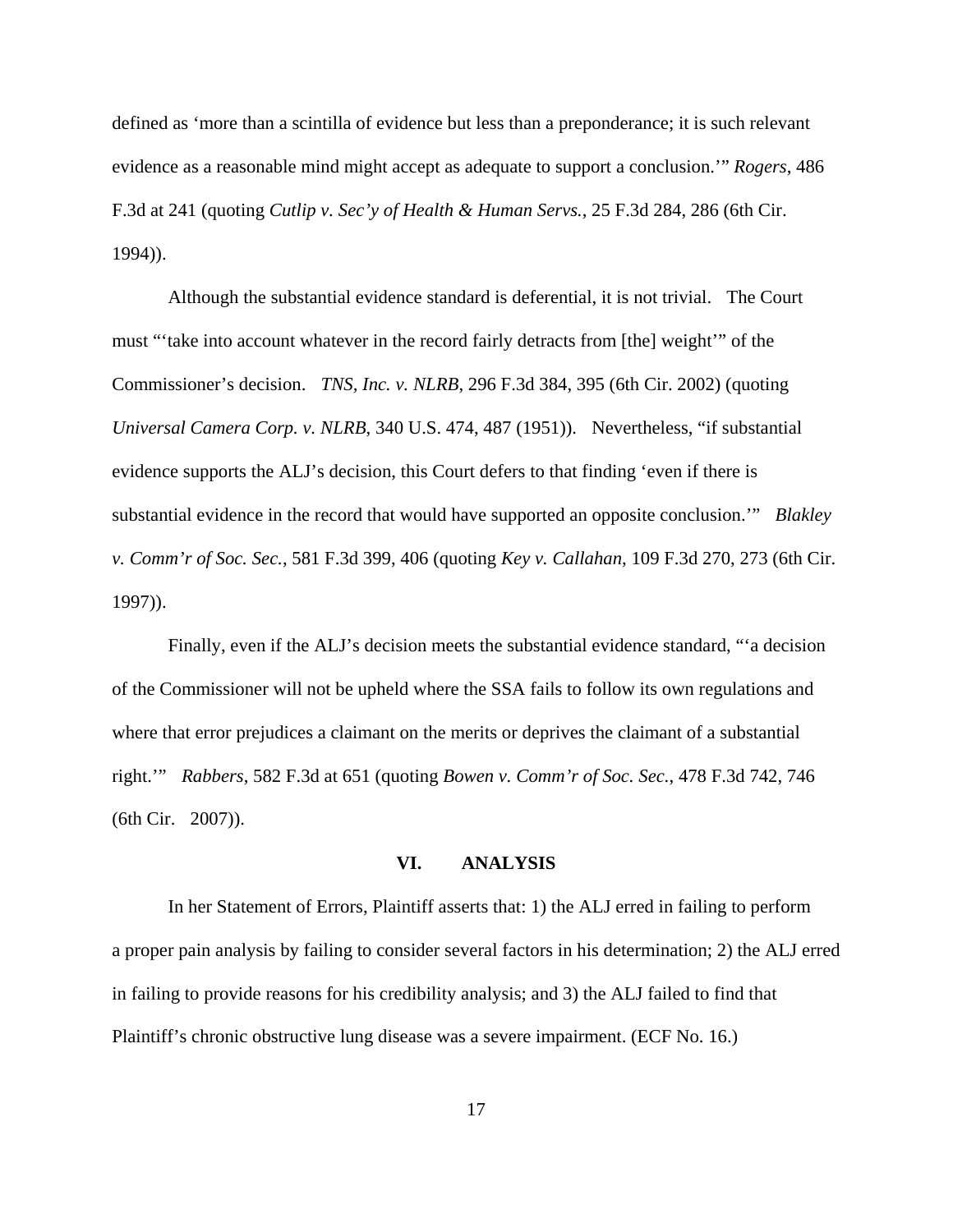### **A. The ALJ Performed Proper Pain and Credibility Analyses**

The Sixth Circuit has provided the following guidance in considering an ALJ's assessment of disabling pain:

First, we examine whether there is objective medical evidence of an underlying medical condition. If there is, we then examine: (1) whether objective medical evidence confirms the severity of the alleged pain arising from the condition; or (2) whether the objectively established medical condition is of such a severity that it can reasonably be expected to produce the alleged disabling pain.

*Felisky v. Bowen*, 35 F.3d 1027, 1038–39 (6th Cir.1994). The Court has "explicitly noted, however, this test 'does not require objective evidence of the pain itself.'" *Id*. at 1039 (quoting *Duncan v. Sec. of Health and Human Services*, 801 F.2d 847, 853 (6th Cir. 1986)).

Here, there is no dispute that Plaintiff has an underlying medical condition within the requisite standard of *Felisky*. Thus, the Court's analysis will proceed directly to the second prong, which has two parts.

"It is important to note that these two parts are alternatives," and a "checklist of factors" is used in evaluating symptoms. *Id*. Specifically, the list of factors includes: (1) Plaintiff's daily activities; (2) the location, duration, frequency, and intensity of the pain; (3) precipitating and aggravating factors; (4) the type, dosage, effectiveness, and side effects of any medications taken to alleviate the pain or other symptoms; (5) treatment, other than medication, received for relief of the pain; and (6) any measures used to relieve the pain. *Id*. at 1039-40; *accord* 20 C.F.R. §§ 404.1529(c)(3)(i)-(vii). "The ALJ need not analyze all seven factors identified in the regulation but should provide enough assessment to assure a reviewing court that he or she considered all the relevant evidence." *Cross v. Comm'r of Soc. Sec.*, 373 F. Supp. 2d 724, 733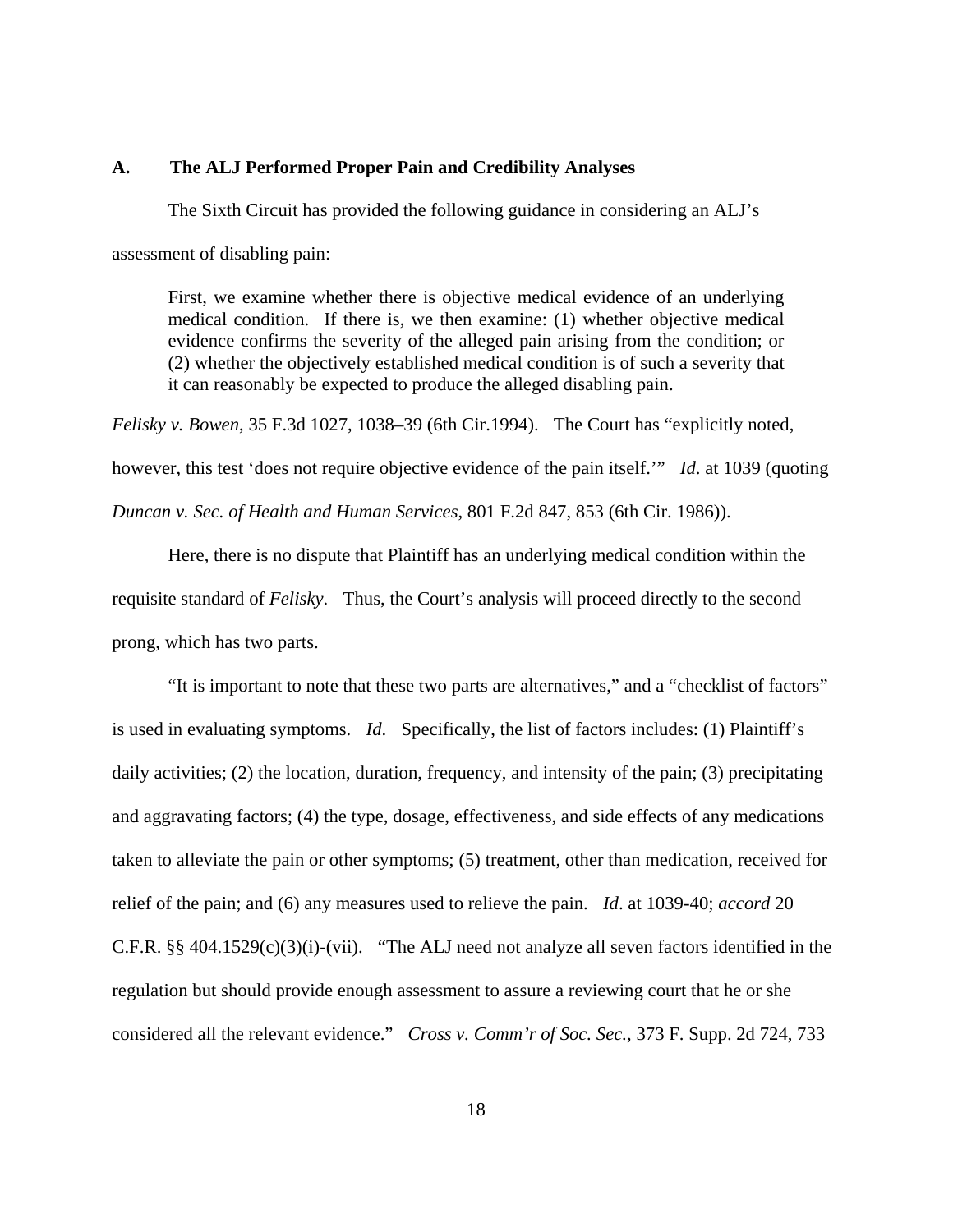(N.D. Ohio 2005). In addition to these factors, the Court will also review the opinions and statements of the plaintiff's doctors. *Id*.

"The ALJ's assessment of credibility is entitled to great weight and deference, since he [or she] had the opportunity to observe the witness's demeanor." *Infantado v. Astrue*, 263 F. App'x 469, 475 (6th Cir. 2008) (citing *Walters v. Comm'r of Soc. Sec.*, 127 F.3d 525, 531 (6th Cir. 1997)); *Sullenger v. Comm'r of Soc. Sec.*, 255 F. App'x 988, 995 (6th Cir. 2007) (declining to disturb the ALJ's credibility determination, stating that: "[w]e will not try the case anew, resolve conflicts in the evidence, or decide questions of credibility" (citation omitted)). This deference extends to an ALJ's credibility determinations "with respect to [a claimant's] subjective complaints of pain." *Allen v. Comm'r of Soc. Sec.*, 561 F.3d 646, 652 (6th Cir. 2009) (quoting *Siterlet v. Sec'y of Health & Hum. Servs*., 823 F.2d 918, 920 (6th Cir.1987)). Despite this deference, "an ALJ's assessment of a claimant's credibility must be supported by substantial evidence." *Walters*, 127 F.3d at 531. Furthermore, the ALJ's decision on credibility must be "based on a consideration of the entire record." *Rogers*, 486 F.3d at 247 (internal quotation omitted). An ALJ's explanation of his or her credibility decision "must be sufficiently specific to make clear to the individual and to any subsequent reviewers the weight the adjudicator gave to the individual's statements and the reasons for that weight." *Id.* at 248; *see also Mason v. Comm'r of Soc. Sec. Admin.*, No. 1:06–CV–1566, 2012 WL 669930, at \*10 (N.D. Ohio Feb. 29, 2012) ("While the ALJ's credibility findings 'must be sufficiently specific', *Rogers*, 486 F.3d at 248, the intent behind this standard is to ensure meaningful appellate review.").

Here, the ALJ properly provided the requisite assessment to assure the Court that he considered all of the relevant evidence. First, the ALJ found that Plaintiff had only "mild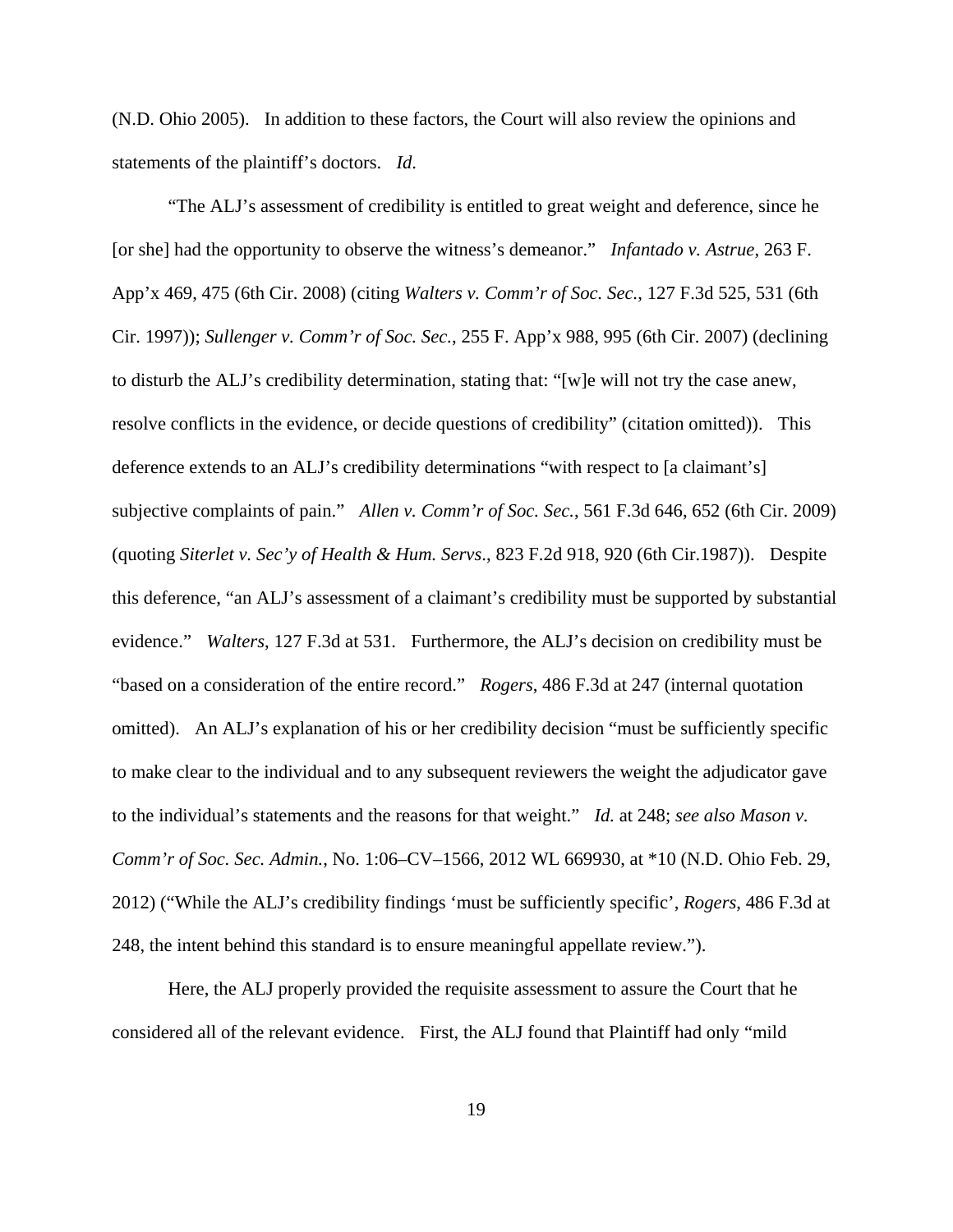restriction" in her activities of daily living. (R. at 24.) In making this determination, the ALJ reasoned that although cleaning, cooking, and grocery shopping is performed by friends and family, Plaintiff is able to tend to personal care without any assistance. (R. at 24, 90-92.) The ALJ also considered that Plaintiff spends her days watching television, walking through her house, sitting on the porch, reading and playing with her dog. (*Id*.) The ALJ observed that the Plaintiff's alleged limitations on her daily activities "cannot be objectively verified with any reasonable degree of certainty." (R. at 30.) He explained that "[e]ven if [Plaintiff's] daily activities are truly as limited as alleged, it is difficult to attribute that degree of limitation to the claimant's medical condition, as opposed to other reasons, in view of the relatively weak medical evidence and other factors discussed in [the ALJ's] decision." (*Id*.) The Court concludes that the ALJ reasonably discounted Plaintiff's allegations of disabling pain based upon her activities of daily living. In addition to the activities the ALJ discussed, Plaintiff has a driver's license, and performs "some" housework, as she is able. (R. at 89.)

Second, as to the location, duration, frequency and intensity of the pain, the ALJ performed a proper credibility analysis and determined that Plaintiff's allegations of disabling symptoms and limitations were "greater than expected in light of the objective clinical evidence and treatment notes." (R. at 27.) *See* 20 C.F.R. § 404.1529(c)(2) (objective findings are useful in assessing the intensity and persistence of a claimant's symptoms). Plaintiff elected to undergo surgery in June 2010, after Dr. Werthammer advised her that a microdiskectomy would likely alleviate her leg pain but not her chronic back pain. He advised her that exercise and weight loss as part of her postoperative regimen would "certainly help with her back pain." (R. at 648.) The ALJ noted that, despite a setback from falling down in July 2010, Plaintiff had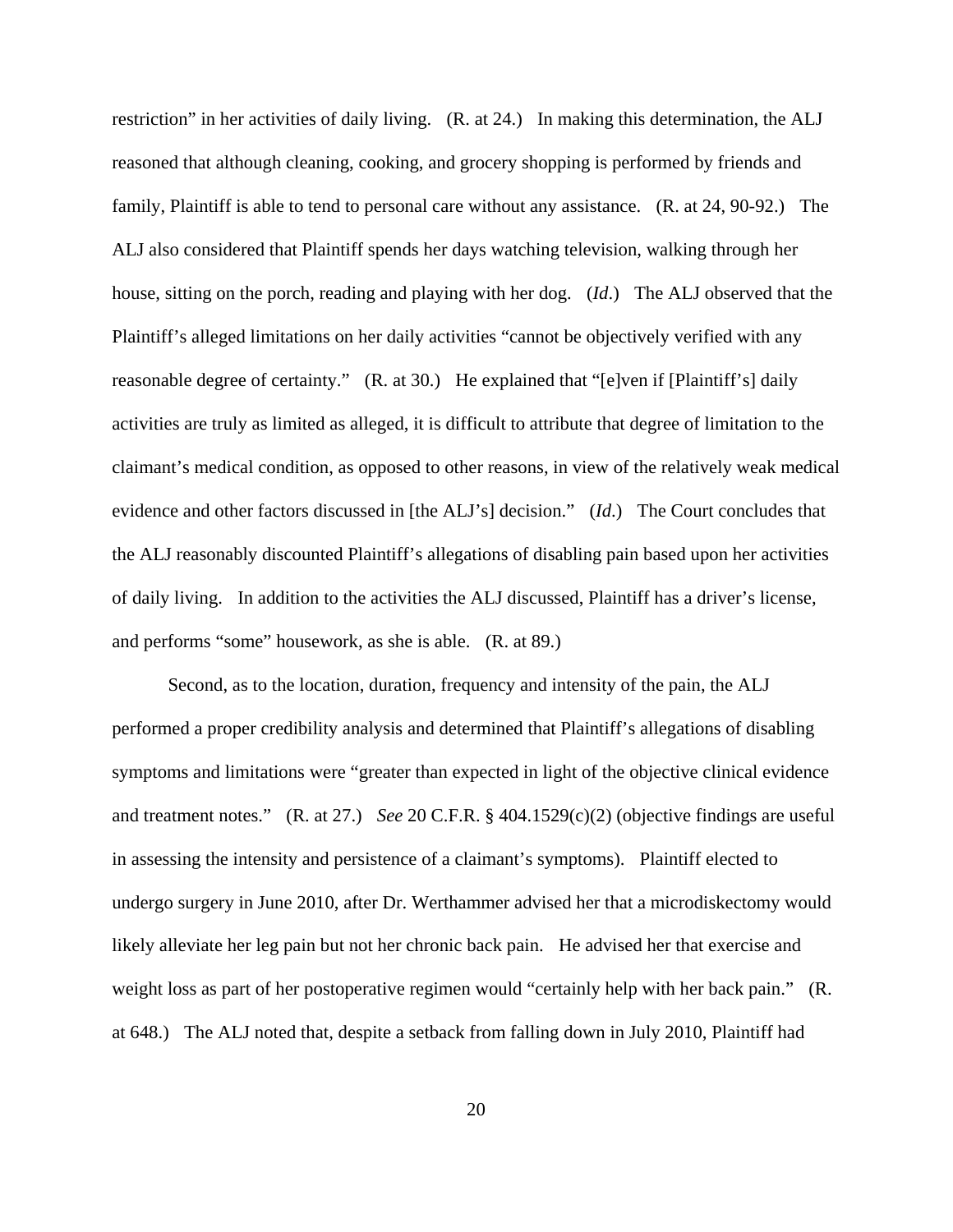marked improvement postoperatively. (R. at 27, 915-18.) For example, upon examination, "she had normal gait, straight leg raising was negative and she was given permission to return to work on December 27, 2010, with limitations of lifting no more than 25 pounds, no repetitive bending or twisting, and no sitting more than one hour without getting up and stretching." (R. at 27, 961.) Examinations throughout 2011, including an MRI in May 2011, EMG in September 2011, and another MRI in December 2011, demonstrated that Plaintiff did not require surgical intervention. (R. at 27.) Examinations revealed some limitations in Plaintiff's ability to perform daily activities, with the need for a walker to assist with ambulation but also showed full range of motion in all extremities and the ability to leave home without assistance. (*Id*.) Dr. Werthammer examined Plaintiff again in February 2012, at which time she reported constant back pain with intermittent pain into both legs with tingling in the left leg and foot. An MRI, however, "did not support additional surgery but a spinal cord stimulator was a possibility." (R. at 27, 913-14.) Plaintiff was specifically advised that there was only a 50/50 chance she would have significant improvement from surgery. (R. at 27.)

Despite being advised against repeat surgery by treating physicians, Plaintiff underwent laminotomy and discectomy in March 2012. (R. at 27-28, 913-14.) The ALJ noted that medical examinations between March 2012 and December 2012 following the second surgery reflected that Plaintiff's "gait, stance, balance, and reflexes were overall normal." (R. at 28, 1586.) "Furthermore, consistently, throughout 2013, examinations . . . noted complaints of back pain, but gait and stance were normal and back examination was normal." (R. at 28, 1549-1882.)

In addition to the above-detailed examination of Plaintiff's medical record, the ALJ gave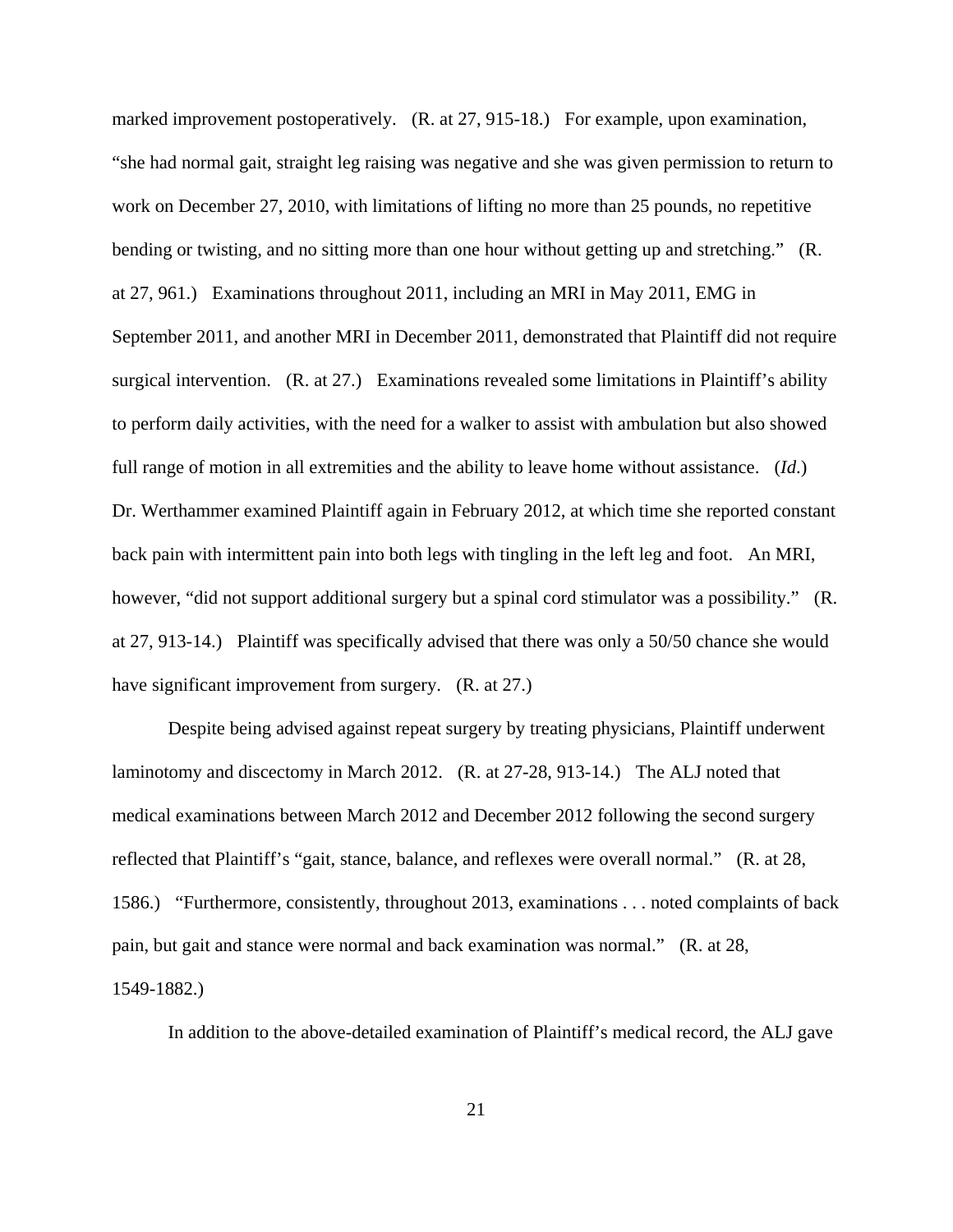great weight to Dr. Brendemuehl's testimony at the February 2014 hearing and some weight to her testimony at the June 2014 hearing. In February 2014, Dr. Brendemuehl testified that Plaintiff is able to stand and walk a total of two hours our of an eight-hour day, which translates to the sedentary exertional level. (R. at 71-72.) She also testified that Plaintiff's physical examinations are inconsistent, with gait and balance found to be normal and the positive straight leg test and evaluation from Riverside Methodist Hospital in which Plaintiff nearly fell out of her chair from a light touch to the back being inconsistent with the bulk of the evidence in the record and abnormal, respectively. (R. at 69, 75.) In June 2014, she testified that Plaintiff could perform light exertional activity with some postural limitations. (R. at 46.) Thus, the ALJ's explanation of his determination that "the record includes evidence strongly suggesting that [Plaintiff] has exaggerated symptoms and limitations" was sufficiently specific and did not constitute reversible error. *See Rogers*, 486 F.3d at 247 (credibility determination must be based on entire record and sufficiently specific); *Walters*, 127 F.3d at 531 ("Discounting credibility to a certain degree is appropriate where an ALJ finds contradictions among the medical reports, claimant's testimony, and other evidence.").

Third, the ALJ examined precipitating and aggravating factors, such as Plaintiff's reported fall in January 2012 (R. at 27), as well as her mental health (R. at 29.) The ALJ concluded that the aggravating factors did not weigh in favor of finding Plaintiff's pain allegations to be credible. Fourth, the ALJ noted that the medical records "discuss weaning from opiods and indicate use is less. In fact, [Plaintiff] testified that she is currently using over-the-counter medications and prescription ibuprofen for pain." (R. at 29.) Finally, the ALJ also noted other types of treatment or restrictive instructions given to Plaintiff over the course of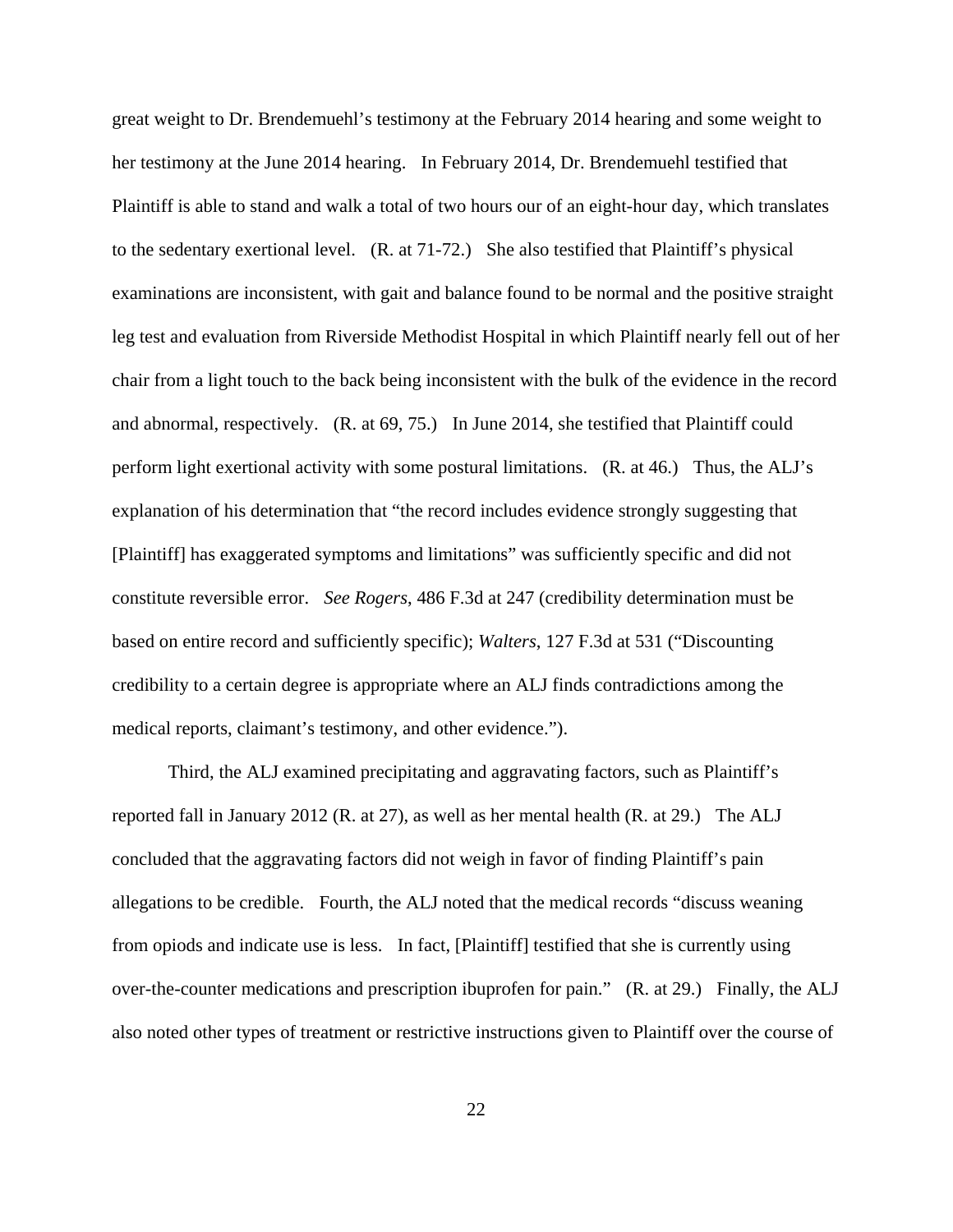her medical care, for example, the use of a walker after her first surgery. (R. at 27.)

Thus, in evaluating Plaintiff's subjective complaints, the ALJ properly applied the requisite factors and found "contradictions among the medical reports, claimant's testimony, and other evidence." *Walters*, 127 F.3d at 531. The ALJ's assessment of credibility, therefore, is entitled to "great weight and deference." *Infantado*, 263 F. App'x at 475. Accordingly, the Court finds that the ALJ offered good reasons for finding the Plaintiff not entirely credible and that substantial evidence supports those reasons.

# **B. The ALJ Properly Identified Plaintiff's Severe Impairments**

 In her final contention of error, Plaintiff maintains that the ALJ should have found her chronic obstructive pulmonary disease (COPD) to be a severe impairment. The Commissioner, on the other hand, maintains that Plaintiff failed to provide evidence that her COPD is severe.

At step two of the sequential evaluation process, the Commissioner must consider whether a claimant has a severe impairment. 20 C.F.R.  $\S$  416.920(a)(4). "To surmount the step two hurdle, the applicant bears the ultimate burden of establishing that the administrative record contains objective medical evidence suggesting that the applicant was 'disabled,' as defined by the Act . . . ." *Despins v. Comm'r of Soc. Sec.*, 257 F. App'x 923, 929 (6th Cir. 2007). The Regulations generally define severe impairment as "any impairment or combination of impairments which significantly limits your physical or mental ability to do basic work activities." 20 C.F.R. § 416.921(b).

The United States Court of Appeals for the Sixth Circuit has generally described step two of the evaluation process as "a *de minimus* hurdle." *Simpson v. Comm'r of Soc. Sec.*, 344 F. App'x 181, 190 (6th Cir. 2009) (internal quotations omitted). Accordingly, "an impairment can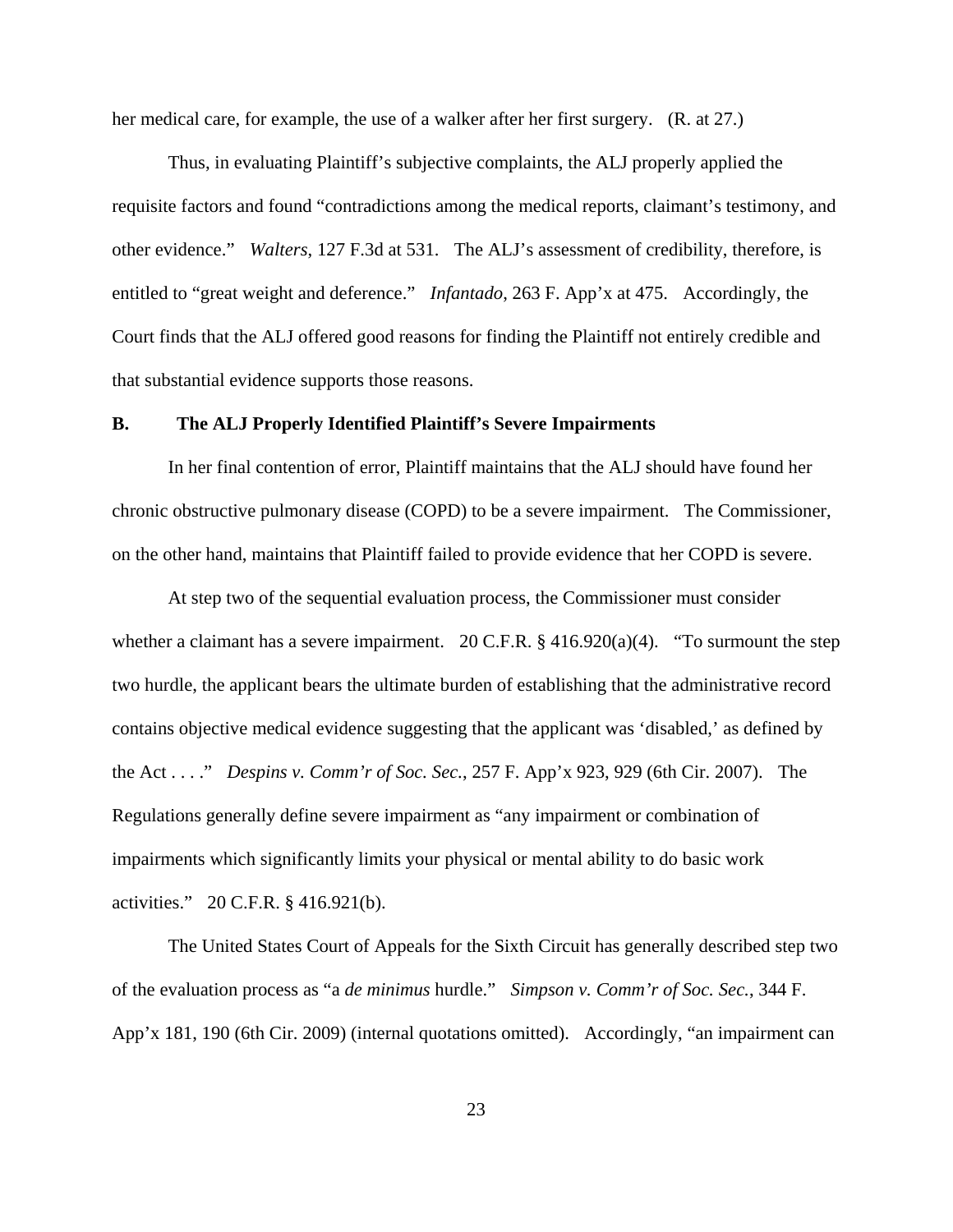be considered not severe only if it is a slight abnormality that minimally affects work ability regardless of age, education, and experience." *Id.* (internal quotations omitted). The mere existence of impairments, however, does not establish significant limitation in "performing basic work activities for a continuous period of time." *Despins*, 257 F. App'x at 930. Furthermore, in considering whether a claimant has a severe impairment, an ALJ need not accept unsupported medical opinions or a claimant's subjective complaints. *McDaniels v. Astrue*, No. 1:10–CV–699, 2011 WL 5913973, at \*4 (S.D. Ohio Nov. 28, 2011).

In this case, the Court finds that substantial evidence supports the ALJ's severe impairment finding. The ALJ found that Plaintiff's "respiratory status remained stable overall." (R. at 23.) The record evidence is consistent with such a conclusion. Although Plaintiff was diagnosed with COPD in August 2013 with dyspnea, coughing, and wheezing, she did not have chest pain, discomfort, palpitations, abnormal heart rate, or hemoptysis. (R. at 1578.) As the ALJ further noted, the medical record reflects that Plaintiff's pulmonary examinations revealed stable respiratory status overall. (R. at 23, 688, 770, 1784-1786.) Moreover, the record reflects that Plaintiff was encouraged to quit smoking but continued to smoke up to two packs of cigarettes per day. (R. at 710, 1604, 1610, 1828, 1835.) Finally, as detailed above, substantial evidence supports the ALJ's finding that Plaintiff's subjective complaints were not entirely credible. This, combined with the fact that none of Plaintiff's treating or examining physicians issued opinions limiting her work abilities based on COPD, constitutes substantial evidence in support of the ALJ's determination that Plaintiff's COPD was not severe.

### **VII. DISPOSITION**

In sum, from a review of the record as a whole, the Court concludes that substantial